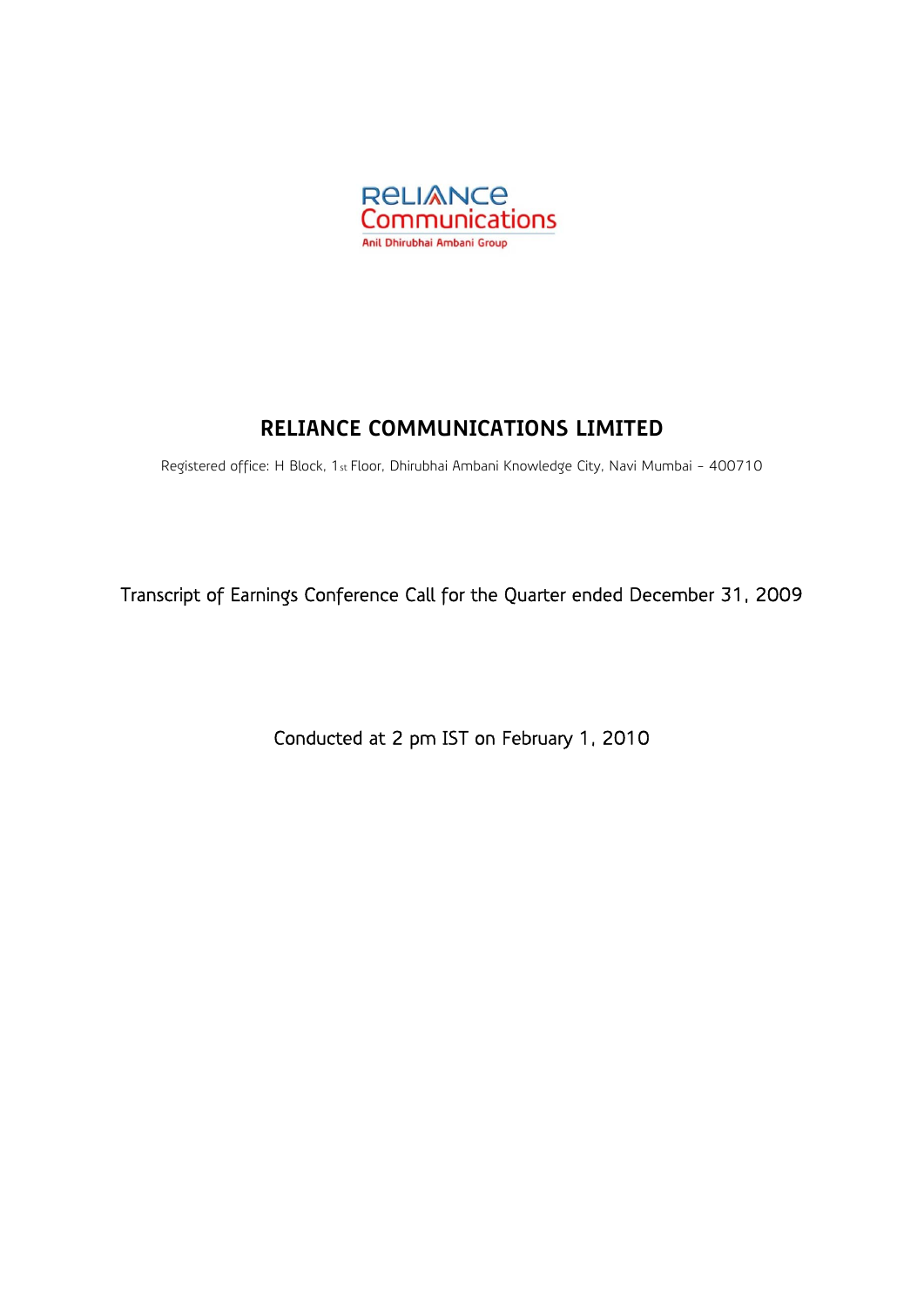# Operator:

Thank you for standing by and welcome to Reliance Communications' global earnings conference call on the Reliance Audio Conferencing platform.

This call is hosted by J M Financial.

At this time, all the participants are in listen-only mode. There will be a presentation followed by a question and answer session at which time if you wish to ask a question, please press \*1 on your telephone. Please be advised, this conference is being recorded today.

Now, I would like to hand the conference over to Mr. Anirudh Gangahar of J M Financial, over to you sir.

### Anirudh Gangahar:

Thank you. Good morning, afternoon or evening, ladies and gentlemen. We at J M Financial are pleased to host this call for the third quarter FY2010 results of Reliance Communications.

Today, we have the senior management from Reliance Communications led by Mr. Satish Seth alongwith other colleagues namely Mr. Syed Safawi, Mr. Punit Garg, Mr. George Varghese, Mr. Inder Bajaj, Mr. Sanjay Behl and Mr. Arvind Narang.

The call will begin with some key observations by Mr. Seth followed by a question-andanswer session. On behalf of the company, I must remind you that the overview and discussions today may include some forward-looking statements that must be viewed in conjunction with the risks that the company faces.

I hand over the call now to Mr. Satish Seth. Thank you.

### Satish Seth:

Thank you, Anirudh.

At the outset, let me welcome all of you to this 'Earnings Call' of Reliance Communications to discuss the company's financial performance for the third quarter ended December 31st 2009.

The Indian Telecom Sector has been passing through challenging times. In this scenario, the ability to understand, strategize and meet the aspirations and expectations of customers and to maintain steady business underscores resiliency of Reliance Communications and its people.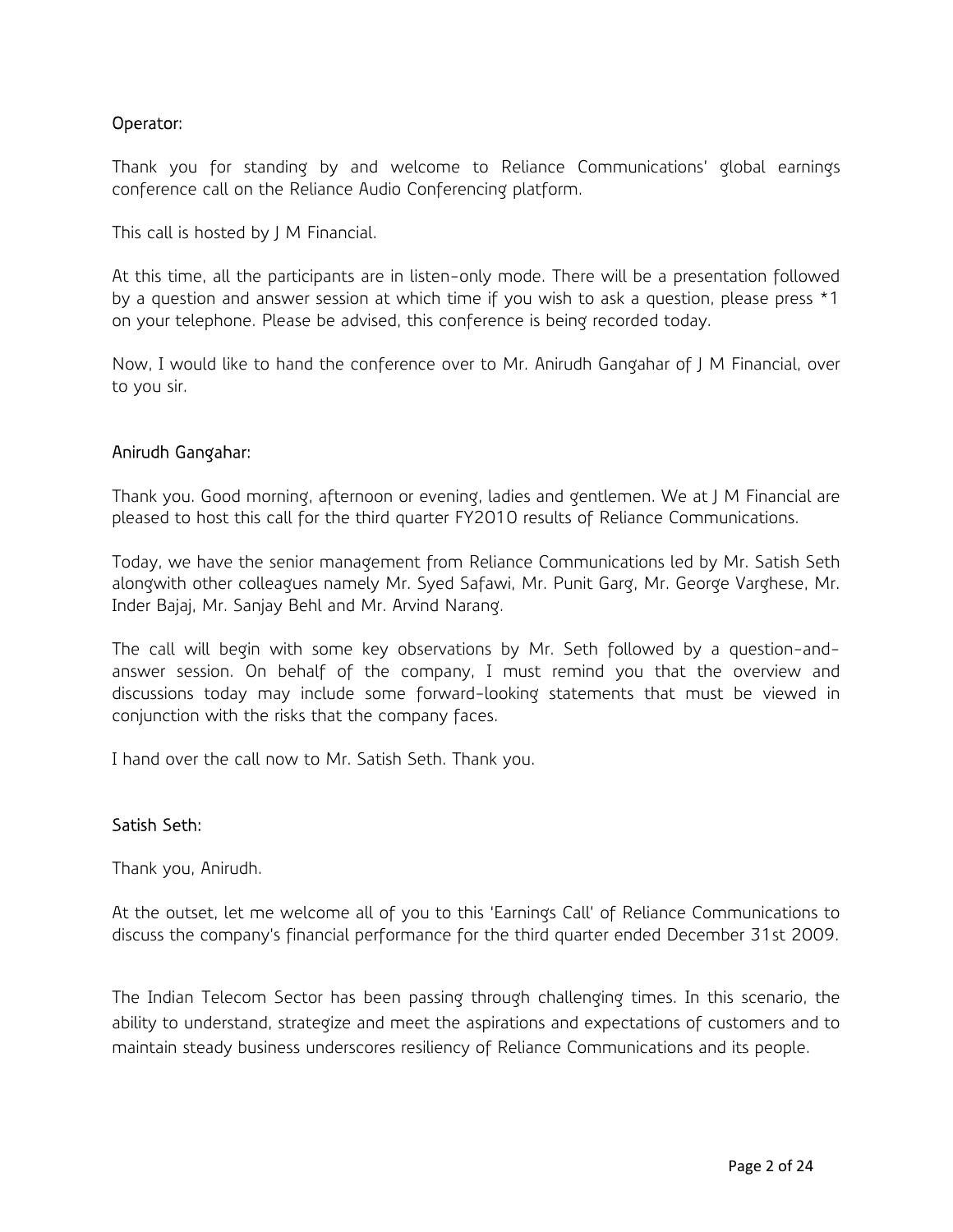Over the last few months, India has witnessed the aggressive entry of several new GSM operators. While on one hand, this has brought connectivity to several under-penetrated regions in India, this has also led to hyper and intense competition. With over-supply building up steadily, the prevailing tariffs, which are lowest in the world, may not be sustainable for several operators.

We continue to see irrational pricing and reduced pulse rates with effective rates of sub-1 paisa per second. These tariffs, combined with the use of multiple SIMs, continue to put downward pressure on Wireless ARPU, RPM, MoU and such other KPIs in the industry. Given the unsustainable business models, we expect to see consolidation in the industry in the next 12 -18 months.

In spite of the situation of hyper-competition in the industry, Reliance Communications was able to sustain its growth in the third quarter of the current financial year with fairly stable revenues and very marginal decline in the rate per minute, in spite of the deep tariff cuts across the board in the industry. We saw healthy growth in terms of the net subscriber additions in line with the industry. Minutes of usage showed a growth of 5.3%.

We also saw some bounce in the rural markets, post the delayed monsoon that impacted the second quarter, resulting in growing contribution from rural segments to subscriber additions.

The 'Simply Reliance' plan launched in October 2009 has been well-received by our subscribers and the market. As you may recall, Simply Reliance was initially offered with the '50 paise per minute' offering for any call anywhere in India. Subsequently, we expanded the portfolio by offering our subscribers the flexibility of usage depending on their requirement – of '1 paisa per second' or '1 rupee per call' tariffs. With the objective of attracting the young and "text savvy" GSM customers, we launched our 1 paisa per SMS pack, another first in the industry. While there has been a spate of hotchpotch reactions and me-too offerings from the competition, including the incumbent GSM operators, trying to replicate the 'Simply Reliance' plans – be it for roaming, SMS, etc., they have fallen short in terms of the transparency and simplicity and are nowhere close to the Simply Reliance plan.

RCOM's Simply Reliance initiative will continue to target:

- 1. The vastly ignored customer base of GSM incumbents the postpaid customers! The objective is to churn these high usage and high ARPU customers with immense value and an unparalleled quality network experience. This initiative should position RCOM well in the wake of Mobile Number Portability.
- 2. The vast base of high-value, prepaid GSM customers who are traditionally mobile within the country and are saddled with monthly vouchers (popularly called rate cutters), in-roaming and out-roaming charges while travelling in the country.
- 3. The rural segment with the choice of tariff plans ranging from 1 paisa per sec to Re. 1 per call.
- 4. Lastly, the youth and "fancy" handset users, particularly GSM, who are text savvy with the aggressive SMS tariffs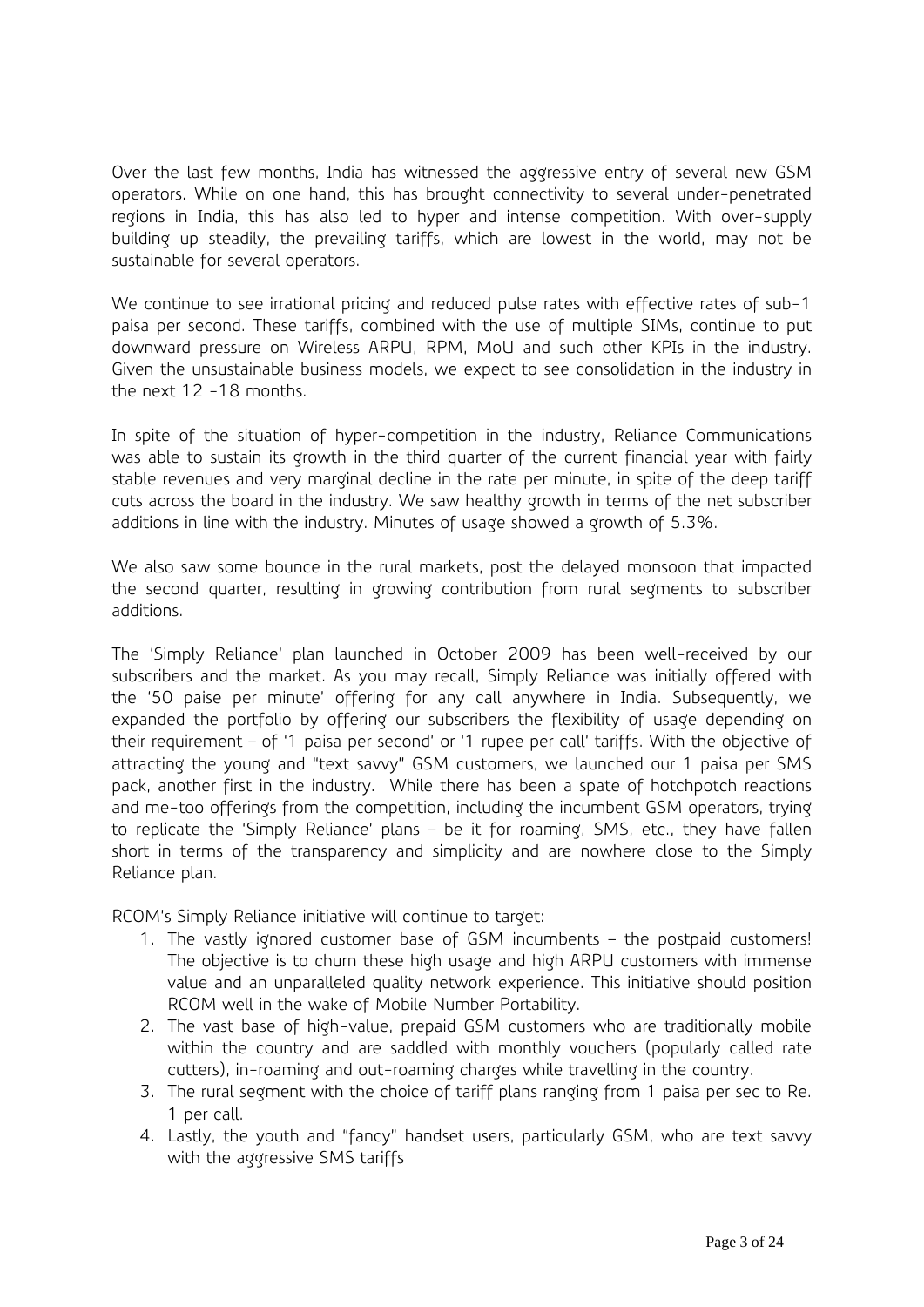The competitive pressures are expected to further intensify following the introduction of mobile number portability. In the coming quarters, the impact of competition is expected to go beyond the pre-paid segment into highly profitable post-paid market.

In such a scenario, being a fully integrated and converged telecommunications service provider, Reliance Communications is uniquely positioned as one of the leading operators in the country. We expect that with increasing traction from GSM and by aggressively expanding our product offerings, our presence in the wireless space will significantly enhance in the times to come.

Following the launch of our nationwide 3G-ready, EDGE GSM network last year, we have created significant capacity that will allow us to expand volumes in the medium term without any significant incremental investment. We expect additional minutes generated on our network to make a substantial contribution to profitability, thereby making our cost position most competitive in the industry.

Notwithstanding the increased competition, we have successfully acquired nearly 34 million subscribers between January and December 2009. That makes RCOM the fourth largest, single country wireless telecom operator globally with nearly 94 million subscribers.

Growth in the telecom sector in India has been pragmatically supported by government policies and regulatory framework. We believe that DoT will continue to allot spectrum up to the contracted value of 6.2 MHz based on the existing criteria of spectrum allocation forming part of the license agreement.

We are confident that the Government will continue to facilitate and further improve the level playing field, thereby enabling the industry to reduce its operating costs by providing clarity on the spectrum allocation roadmap. At the same time, clearly defining a conducive M&A policy would allow more efficient utilization of scarce spectrum resources over the longer term.

Mobile Number Portability is expected to be implemented nationwide by the end of this quarter. We strongly believe that MNP could be a game-changer in the Indian wireless space, more so in the high ARPU subscriber segments where churn rates remain low. MNP will soon give complete freedom of choice to the country's wireless users and create a level playing field for service providers. We look forward to delivering a unique and valuedriven proposition to every wireless subscriber in the country.

In addition to our strong position in the wireless business, our integrated business model continues to deliver a significant proportion of revenues and profitability from other businesses. We have over 6 million retail non-wireless customers including long-distance calling customers in 8 countries, direct to home and broadband subscribers in India. Our corporate customer base now includes over 2,100 corporate relationships and 800 global, regional and domestic carrier relationships.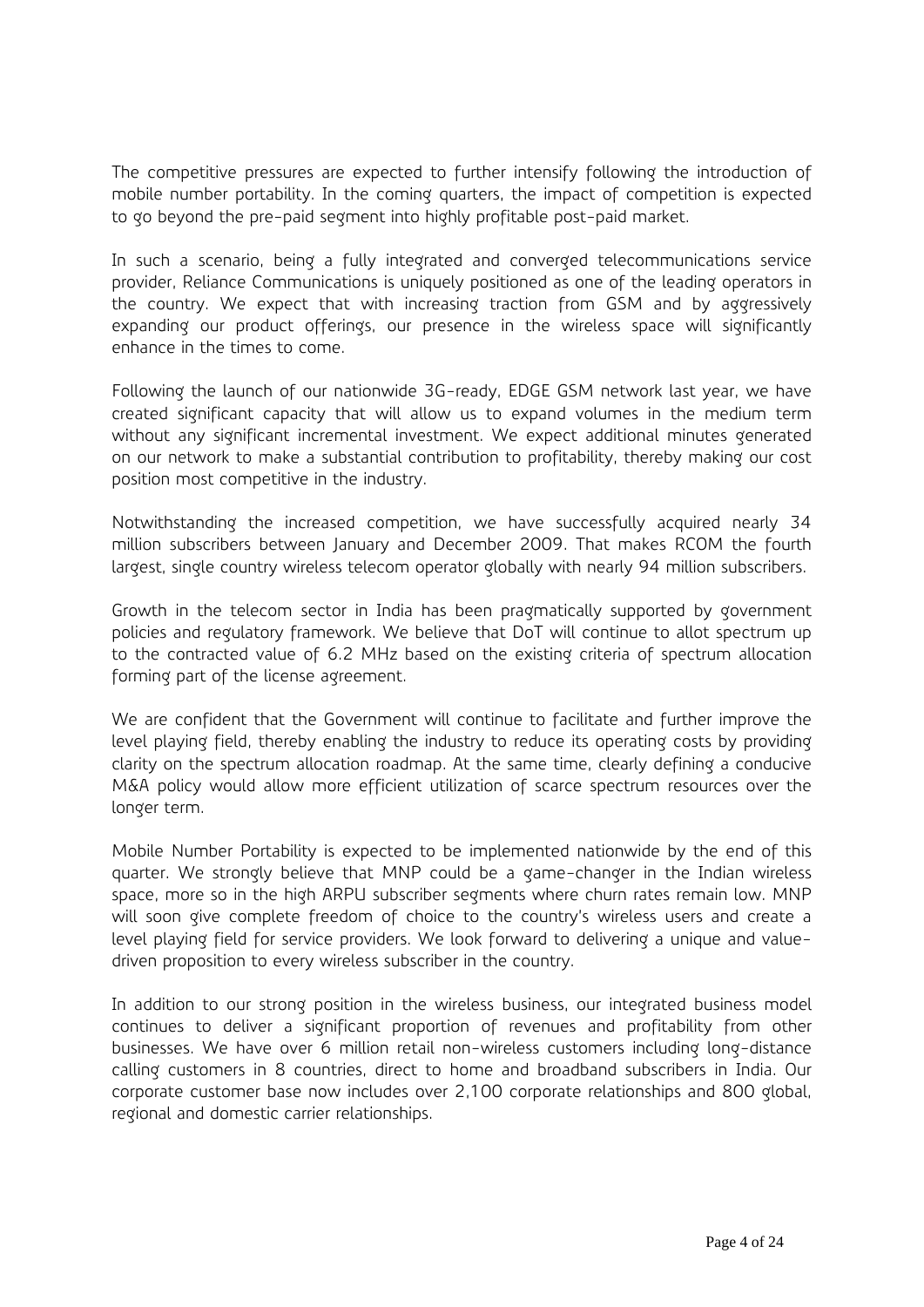During the previous quarter, our long distance networks continued to see the fastest volume growth across the industry, up 23% q-on-q. In the Globalcom business, we have signed several large deals with global carrier and enterprise customers. This includes:

- an NLD IRU lease contract of Rs.210 crores with Aircel,
- new business of Rs. 170 crore in the wholesale data segment and
- 22 new enterprise accounts.

These achievements were made in a challenging business environment wherein:

- many customers migrated NLD traffic to their own networks,
- 13 service providers are offering their services in the hyper-competitive ILD voice market, resulting in significant pressure on price realizations and
- revenues were impacted by a weak dollar.

During 3Q, we saw pressure on some of the new business contracts and sales cycles lengthened. As a result, the one-time, initial fee revenues from new business in 3Q were lower as compared to 2Q.

Now let me share a brief update on the Enterprise business. The price war started by mobile service providers in 2Q has had its impact on the voice tariffs across wire line services as well. There was pressure from customers to bring voice calling charges in line with mobile tariffs, resulting in muted financial performance during the quarter.

Amidst pricing pressure, we remain committed to delivering value to our customers in terms of network reach and resiliency. Our unmatched product range and solution offerings focus on providing the best in class services to enterprises leading to strong customer acquisition. During the quarter, we added several marquee customers both in private and PSU sectors. We also commissioned our new Internet Data Center at Hyderabad, creating further competitive advantage of capacity and multi-location facilities.

In this space, we have recently received the honor of the Frost & Sullivan Market Share Leadership award in the "Data Center and Managed Services" category for FY 2009.

Also, I am pleased to inform you that during the quarter, the Enterprise Business won the prestigious Global World Communication Award for 2009 in the "Best Device Category" where we showcased a new network device developed with CISCO. We won this award against competition from companies such as Juniper and Etisalat.

On the financial performance front, during the quarter:

- Revenues were lower by 7% on q-on-q basis at Rs. 5,310 crore.
- EBITDA was down 10% to Rs. 1,813 crore.
- Profit After Tax grew by 50% to Rs, 1,108 crore.
- Wireless minutes of use expanded to 89 billion during the quarter and realizations were at 45 paise per minute, the most stable as compared to any other operator in the country.

For 3Q FY10, wireless revenues as per financial statements was Rs. 4,023 crore and as per reporting to TRAI was approximately Rs. 3,217 crore vs. Rs. 3,163 crore in 2Q, growth of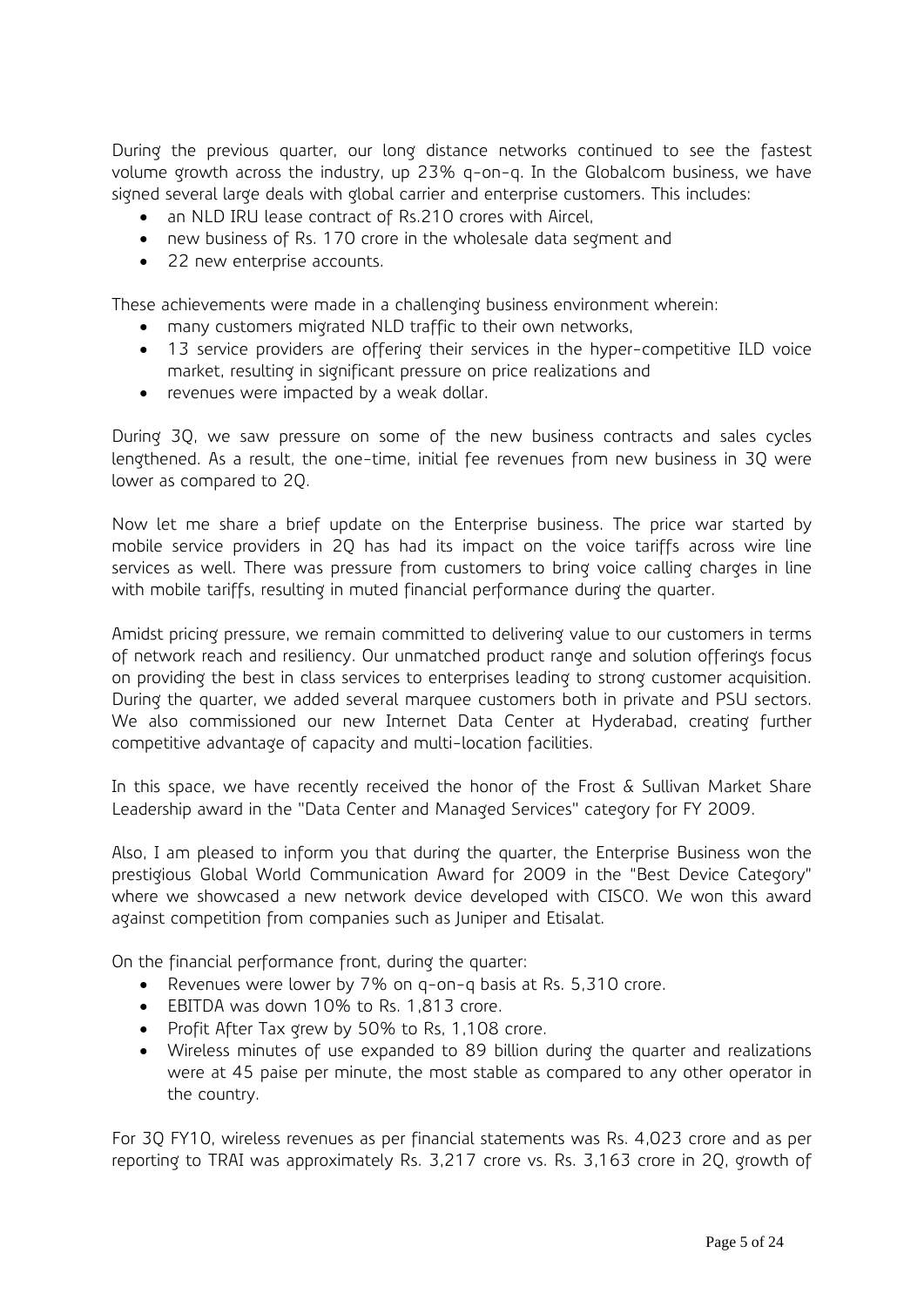1.7%. Over and above revenues reported to TRAI, RCOM group earns revenues from various other sources which are not subject to revenue share and are of recurring nature. In addition to the revenues reported to TRAI for this quarter, RCOM has earned revenue of approximately Rs. 400 crore from CDMA 1x data services, High Speed Data services, WiMax wireless data services to enterprises, and internet services under ISP license, and the balance represents VAS and miscellaneous income, etc., from subsidiaries relating to wireless segment.

This year, we have taken forward initiatives across multiple service lines by utilizing available resources. As a result, capital intensity of the business has reduced significantly and we expect it to continue on a declining trend. As many of you know, the company in the past has invested over Rs. 40,000 crore in the last four years towards expansion of our network and operations across businesses in India and internationally.

In the current fiscal year, we expect to invest upto Rs. 4,500 crore towards capital expenditure. These investments are being fully financed by cash generated by our business operations that has allowed Reliance Communications to become the youngest telecom company globally to deliver positive free cash flows.

Barring investments in 3G and WiMax, the company plans to invest Rs. 3,000 crore during FY 2011 on capital expenditure.

To close, I would like to say that the third quarter has been satisfactory given the background of hyper-competition in the industry. Although the Indian Telecom Sector is currently passing through its most challenging period, we believe the inherent strengths of our business will allow us to emerge even stronger. We are clearly in a position of advantage operating an integrated telecom business that provides the whole gamut of services across the telecom value chain to meet the requirements of various customer segments. We are a resilient organization focused on both maximizing revenues and optimizing costs to achieve long-term, sustainable free cash flows.

With that I conclude my initial comments. I now hand over to Arvind to take forward the proceedings on this call. Thank you.

### Arvind Narang:

Thank you, Mr. Seth.

We will now open the call for Q&A. We request all of you to focus on key strategic and business issues. We also request each participant not to ask more than two questions and provide an opportunity to all participants to interact with the management.

Please feel free to touch base if you need any further information or clarification on the third quarter financial results.

Moderator, can we take the first question please?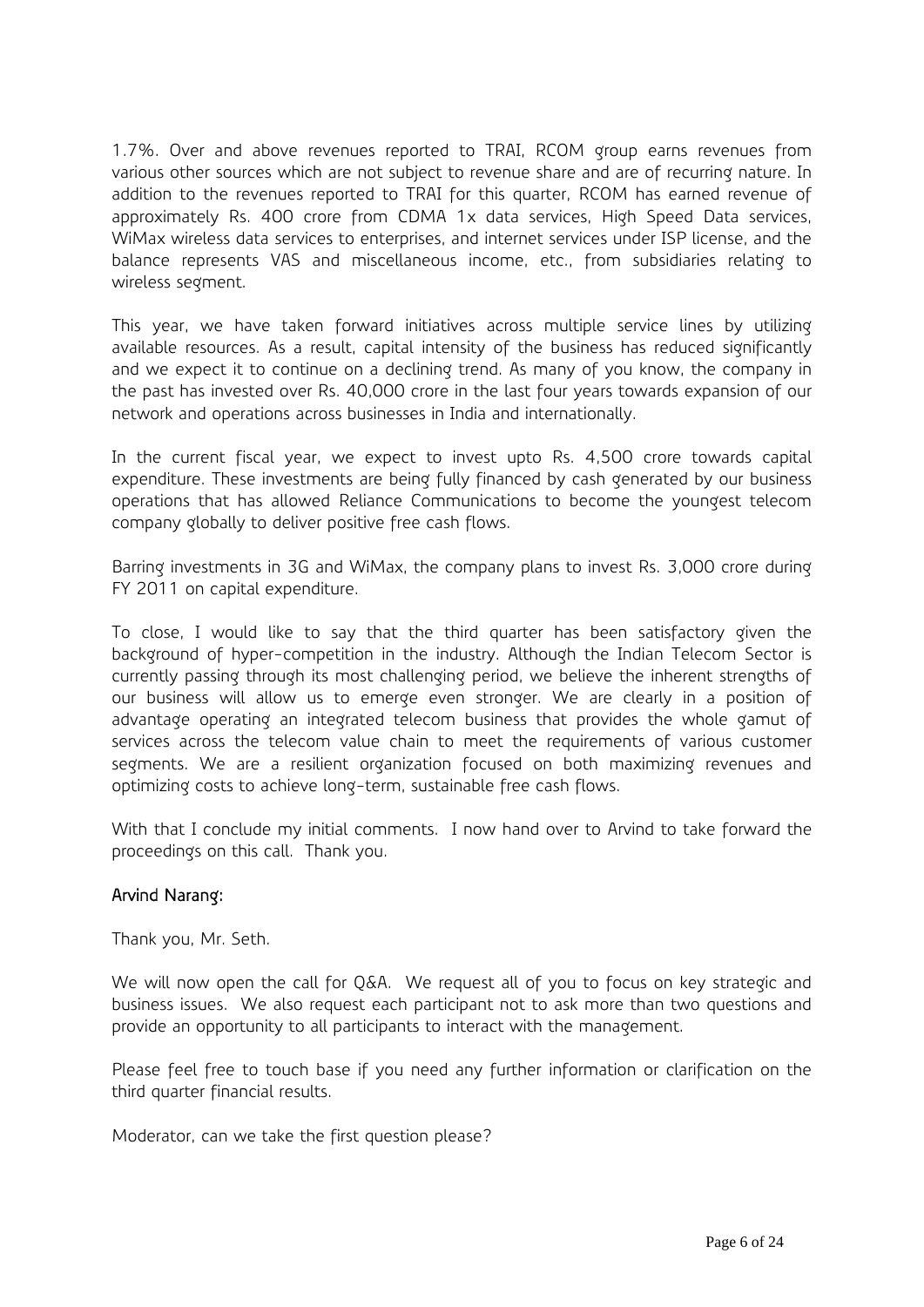# Operator:

### Certainly sir.

At this time, participants who wish to ask any questions, can press \*1 on your telephone keypad and wait for your name to be announced.

Our first question comes from Mr. Shubham Majumdar from Macquarie, you may go ahead please.

### Shubham Majumdar:

Hello. My first question is what is the kind of capex we have seen in this quarter at the company level and if you can give us some sense of the wireless capex as well in 3Q. And in line with that, can you just give us a sense of where capex will be for full year FY10 and possibly FY11 as well.

And my second question is on the non-wireless businesses, why have we seen such sharp quarter-on-quarter deceleration in Global business as well as broadband and fixed line revenues. It is clear, ARPUs in broadband and fixed line, as much as we can see, have not really fallen off. So, where is the pressure and why has Global business seen such a huge decline in quarter-on-quarter revenues and EBITDA.

And finally, just on wireless, where does management see the decline in Q-o-Q wireless revenue growth actually come to a halt and with the competitive intensity increasing, where do we see the bottom essentially? Thanks.

### Arvind Narang:

Shubham, this is Arvind. If you look at the quarterly report page #17, we have given the capex for the quarter and by business as well. We have spent till Q3 around Rs.3,200 crores and in this particular quarter we have spent around Rs.1,300 crores. FY11 capex guidance, as Mr. Seth has already given in his opening remarks, is Rs.3,000 crores.

### Shubham Majumdar:

Arvind, could you be able to give us any sort of sense, how much is wireless of these numbers?

### Arvind Narang:

Yes, wireless is around 83% of Rs.1,300 crores which is around Rs.1,100 crores in the third quarter.

### Shubham Majumdar:

And going forward?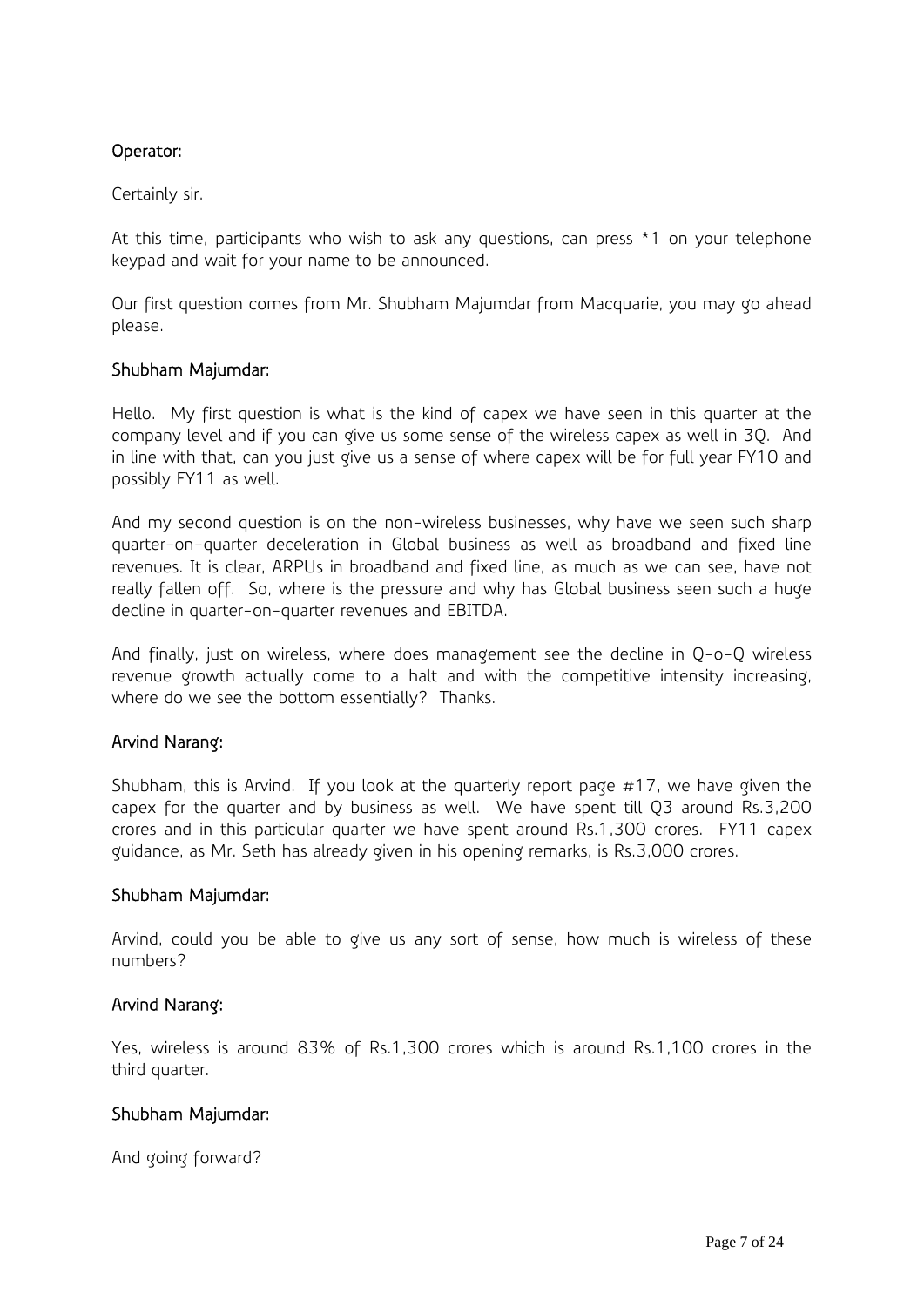### Arvind Narang:

We have given at a company level the guidance around Rs.3,000 crores and the broad historical data points have been there, the details of which would be available as we move forward in the next financial year.

### Shubham Majumdar:

Thanks.

# Punit Garg:

Hi, Shubham. This is Punit Garg, good afternoon to you.

If you look at it on a year-on-year basis, the net revenues of Global business have really grown by 19%, and I think what you have seen is an aberration or a spike in revenue and profitability in the second quarter which was due to one-off revenues which we have realized in second quarter. But if you look at the recurring revenues, consistently, in Q1, Q2, and Q3, that is showing an increasing trend. When you are looking at the retail business, even in the hyper-competitive voice business, whether it is national long distance or international long distance, where with several operators coming in the margins are under pressure. I think from the data business, especially selling it to carriers and enterprises, we are adding continuously new logos that are contributing to maintain a healthy bottom line and we believe that trend would continue. However, the cycle of realizing new customers has certainly lengthened, if I have to compare, vis-à-vis last year.

# George Varghese:

Hi, Shubham, this is George. Shubham, if you look at the Enterprise business, we have been consistently showing growth in spite of the economic downturn, may be able to withstand strength and stability of growth. Last quarter we saw unprecedented pressure on the voice pricing, I mean like in the mobile business there was tremendous pressure from corporates to renegotiate their long-term contracts. So, we saw one-time impact which I do not think we will see anytime, the worst is what we have seen. So, we had to renegotiate lot of a contracts which is why we have seen a slight dip in the last quarter, but like Punit said even if you look at the Enterprise business, Q2 we have seen a large hike, we saw quarter on quarter 13% increase, but if you look at Q3 compared to Q1, we are still growing, if you see Q3 compared to last year Q3, we are still on a growth in spite of the economic downturn affecting most enterprises. So, I think this is a one quarter of blip that we have seen and the main reason is the voice revenue that Mr. Seth put in his opening remarks.

# Syed Safawi:

Shubham, this is Syed here. I will take your question on the Wireless business revenue. If you see actually we have grown revenue quarter-on-quarter despite the hyper competitive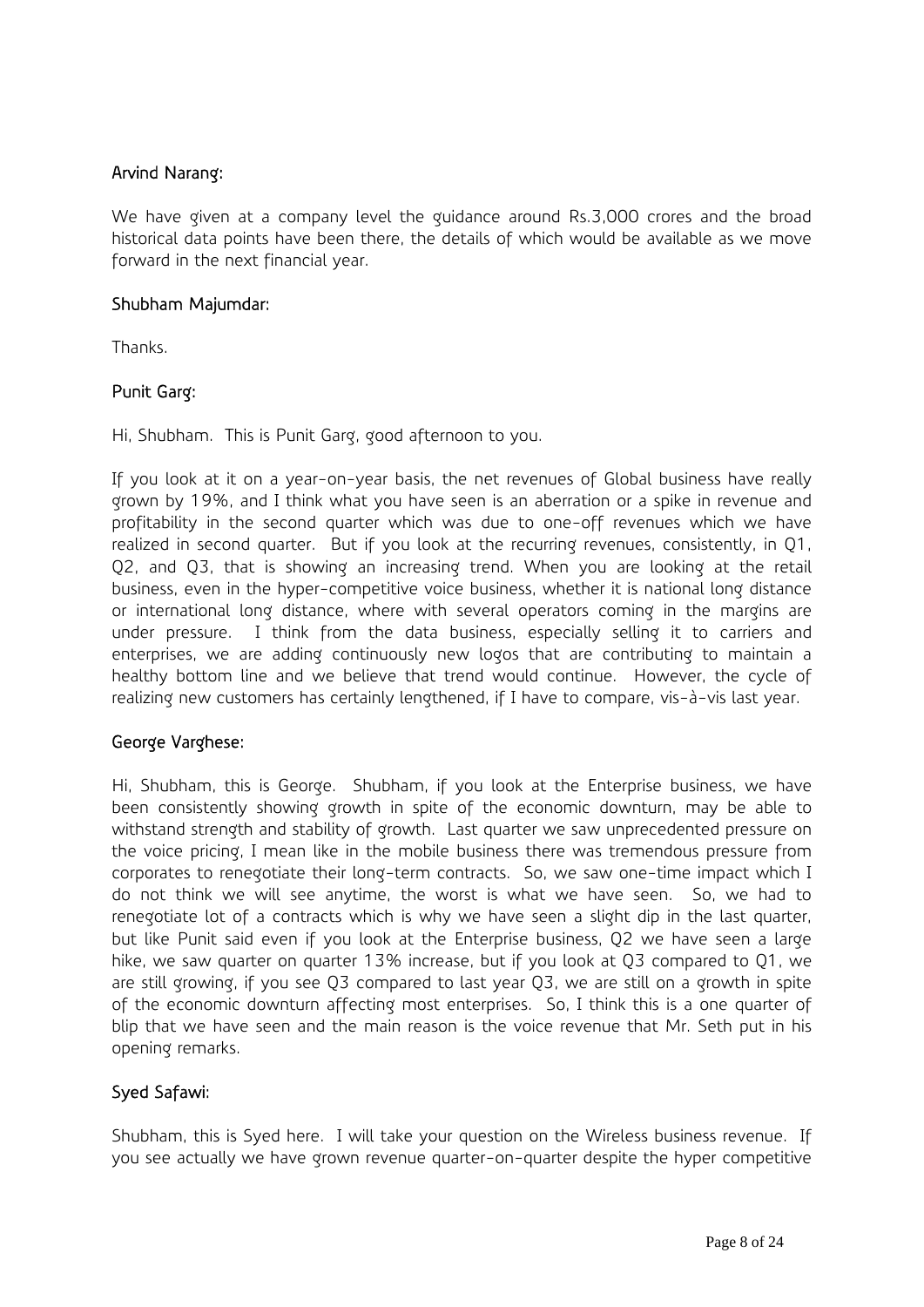intensity in the market versus industry trends of actually negative in some of the cases, now this is coming from a very stable solid base of 94 million customers, very satisfied customers, delivering almost a billion minutes a day now for us, that is the kind of scale that we have reached. So, we hope to continue building on that scale. If you see we have an enviable portfolio actually of CDMA and GSM which we will leverage even more now going forward. We had one full year of GSM behind us now. Therefore, the horizontal growth will continue coming from GSM while the value drivers will continue being CDMA and data. So, we see a positive momentum on our top line as well going forward. Thank you.

### Shubham Majumdar:

Syed, thanks. The one billion minutes a day, is that only GSM, is it?

### Syed Safawi:

Now, that is consolidated, that is total minutes that we are generating.

#### Shubham Majumdar:

Sure. If you just allow me to just slip in one quick question, in passive infrastructure, what would be the tenancy and your EBITDA margins in that business now?

#### Inder Bajaj:

Shubham, this is Inder here. Now today, we have about 50,000 towers and our tenancy rates are in the range of about 1.6x to 1.7x currently on these towers. This is a segment we have not yet reported separately, but the EBITDA margins for this kind of a business is in the range of 50% and we are in line with industry trends here.

#### Shubham Majumdar:

Thank you so much.

### Operator:

Thank you sir. Next in line we have a question from Ms. Reena Verma from Merrill Lynch. You may go ahead please.

#### Reena Verma:

Yes, hi. Thank you very much for the call. Just a couple of questions. One is in the Wireless business. It appears as if your traffic growth has lagged both incumbents like Bharti and challengers like say Tata Tele. We saw Tata Tele Maharashtra reporting extremely strong numbers. Can you please explain what needs to happen for your traffic momentum to pickup and why the growth was slow relatively speaking for this quarter? That is my first question.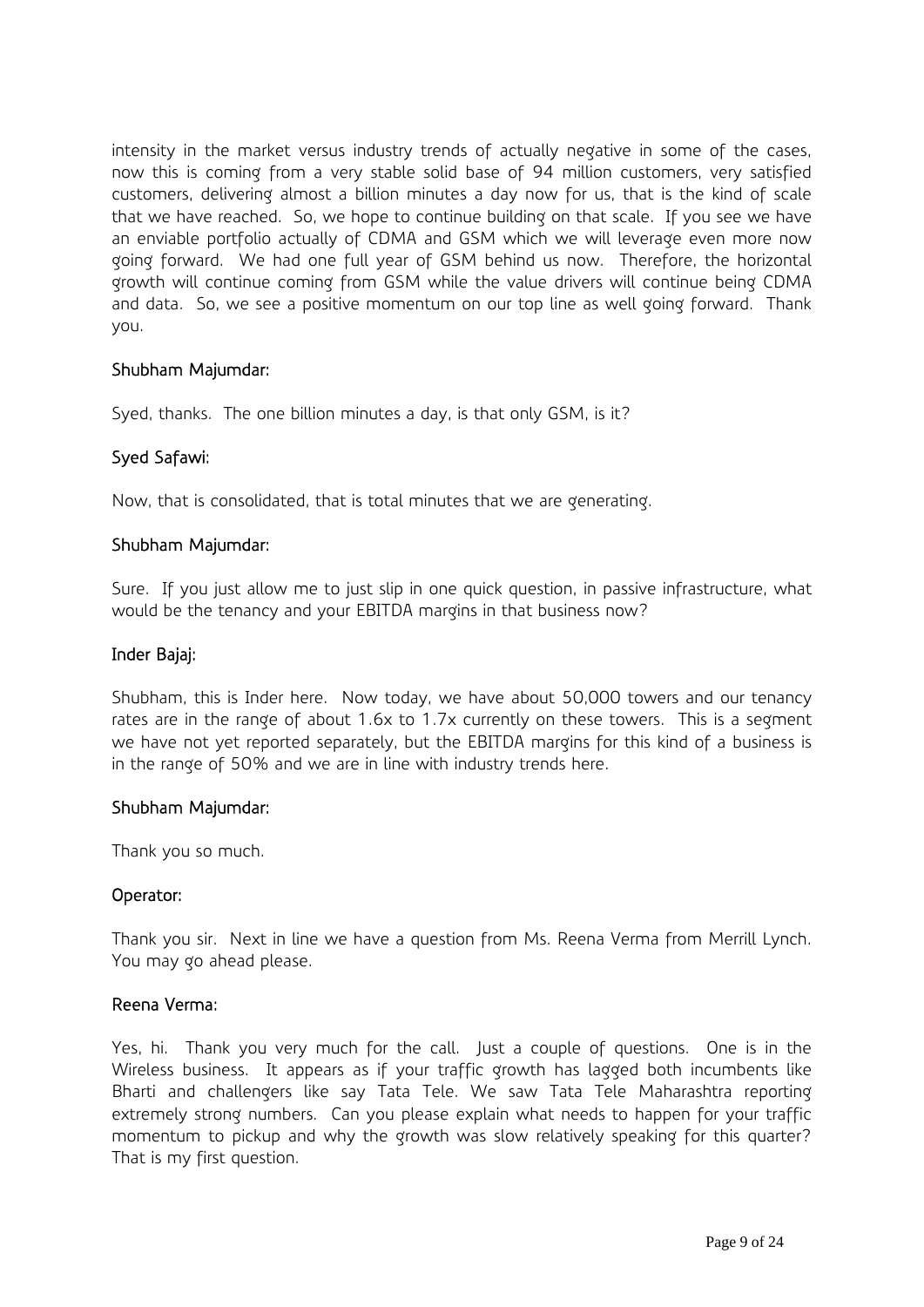And the second is your revenue per minute fell less than that of some of your peers, in spite of that, your EBITDA margins have fallen almost in line. If you can please throw some color on that as well?

And just the final question is can you please help us understand now your revised listing time table for RITL? Thank you.

# Syed Safawi:

Reena, this is Syed here. I will take the first two questions and hand over to Inder for the last one. If you look at it, we launched Simply Reliance about three months back and our current base is the first base which converts to Simply Reliance. So we are seeing a lot of traction and elasticity in terms of MOUs on that base, but what you have also got to see is that new customers coming in do not come in at the same level of MOUs when they enter. They upgrade to Simply Reliance and then start delivering the elasticity. So, the traction comes in over a few months and a quarter and we are beginning to see that traction come through month on month. So, that is the elasticity part and we are seeing it headed in the right direction.

### Reena Verma:

Sir, why would the elasticity of your new customers be any weaker than that of your peers or are you saying it is weaker because of any brand reasons?

# Syed Safawi:

No, there are no brand reasons. It depends on the segments you are in, it depends on the markets, and the geographies you are playing in. As you well know we are just one year old into the GSM roll out and we just about established the all India network and that is a quarter on quarter acceleration that we have gone into. So, we are seeing a new set of customers come in as we roll out the network.

Coming to your second point, on the margins, yes, we had an RPM decline of just two paise versus overall industry trends of about four paise, so we have managed the RPMs much better. That also gives us more opportunity to leverage elasticity in the future if in case we need to do so and in case we wish to do so. Thus, on the EBITDA we are still as you can imagine in an investment phase both in terms of not only capex but also setting up the infrastructure on the ground in terms of opex, investments, manpower, and so on behind GSM. That is the short term impact on the EBITDA, but now that the fixed costs are already behind us and the peak capex is behind us, we see much better leverage of our cost per minute going forward. And with the base that we have on minutes, I think we will have much better traction on the EBITDA as well. Over to you Inder for the third one.

# Inder Bajaj: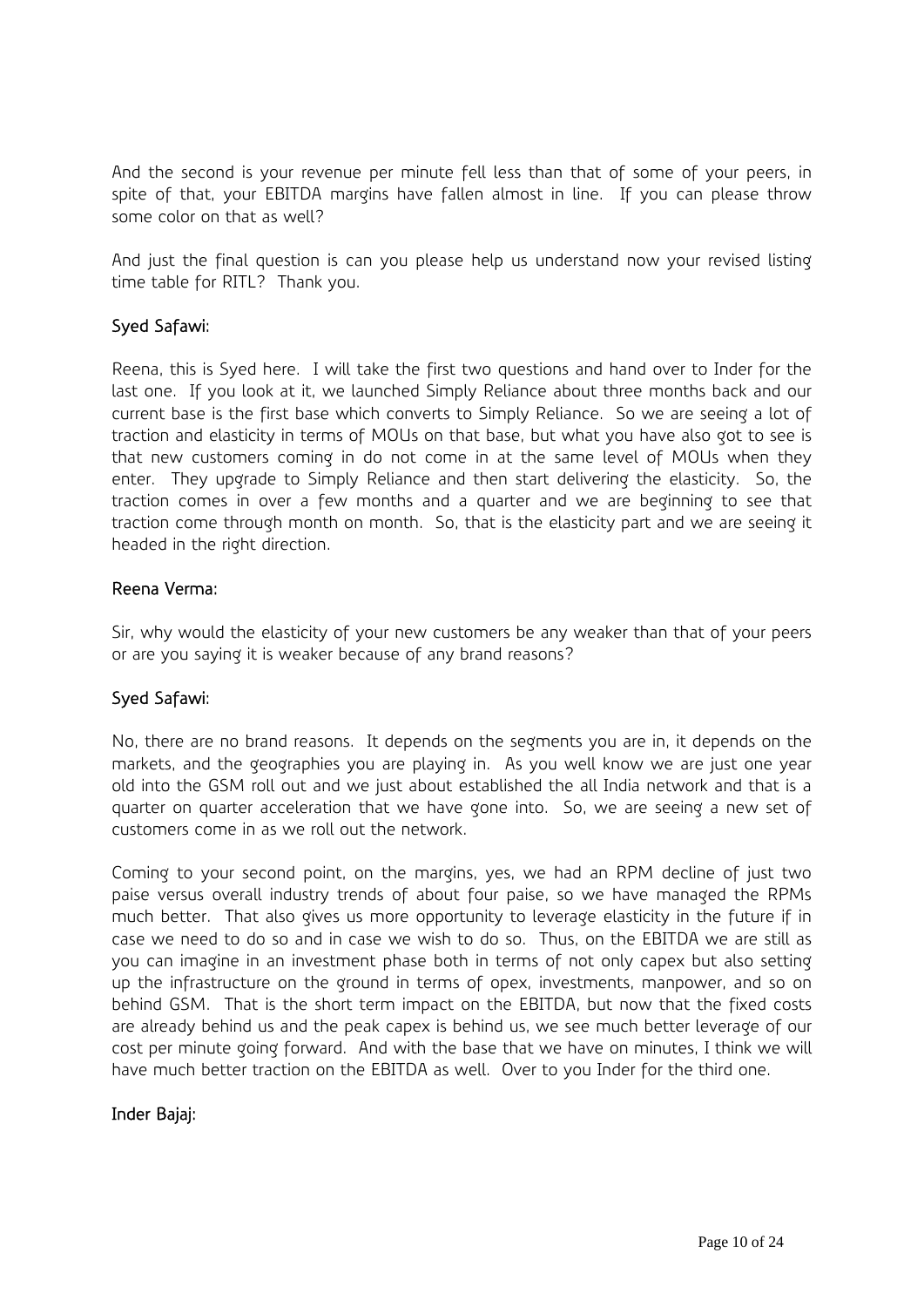Reena, this is Inder here. As far as the Infratel IPO is concerned, we received the SEBI clearance for the IPO to divest 10% of RITL's equity capital. As you are aware, the industry currently is going through a lot of important events like 3G, which is being planned, as well as the M&A consolidation which is happening in the industry as such. What we are doing at this point of time is basically examining these important events and we would be planning the timing of the IPO also considering the market conditions.

### Reena Verma:

Okay, thank you.

# Operator:

Thank you, madam. Next in line we have a question from Mr. Rahul Singh from Citigroup. You may go ahead please.

### Rahul Singh:

Yes, hi, good afternoon everyone. The questions which I have are firstly, if I look at your mobile net revenues, even though your gross revenues are flat, the mobile net revenues are down 4.5%. So just wanted to check what are the trends on the interconnect rates you are seeing and in terms of your EBITDA reflection of your outgoing and incoming mix or any color you can add on that.

And the other question I had was on your decline in SG&A cost, Q-o-Q if I look at your consolidated P&L, the SG&A costs are down by more than Rs.300 crore. So, what exactly led to that and most of it I see that the decline coming in the Global business, if I take the difference between your Global EBITDA and Global net revenues, most of this decline is visible in the Global business. So, any additional color on that would be helpful.

### Arvind Narang:

Rahul, this is Arvind. On the mobile business net revenue, it is down by 4.4% quarter-onquarter and Rs. 13 crore versus the last quarter. Largely, the reduction has happened on part of the increased traffic on off-net calls leading to higher IUC charges being paid out to the other carriers. That is the prime reason for the reduction.

On your second question of significant reduction on the SG&A cost, our Q1 SG&A as you know was Rs.1,114 crore and in Q2 it was down to Rs.940 crore which was reduction of 16%, and Rs.174 crore of reduction in absolute numbers. In Q3 it is down to Rs.625 crore, reduction of Rs.315 crore and approximately 33% reduction in terms of percentage. The key reasons are basically the measures which we have undertaken last quarter are showing results now, including the reduction in the contract manpower and related cost, rationalization of office spaces across circles and clusters to bring efficiencies, and also the significant reduction in the Globalcom costs including the completion of Vanco restructuring. So, these are the key drivers of significant reduction in the SG&A cost, and now it is more or less in line or slightly lower than the industry peers.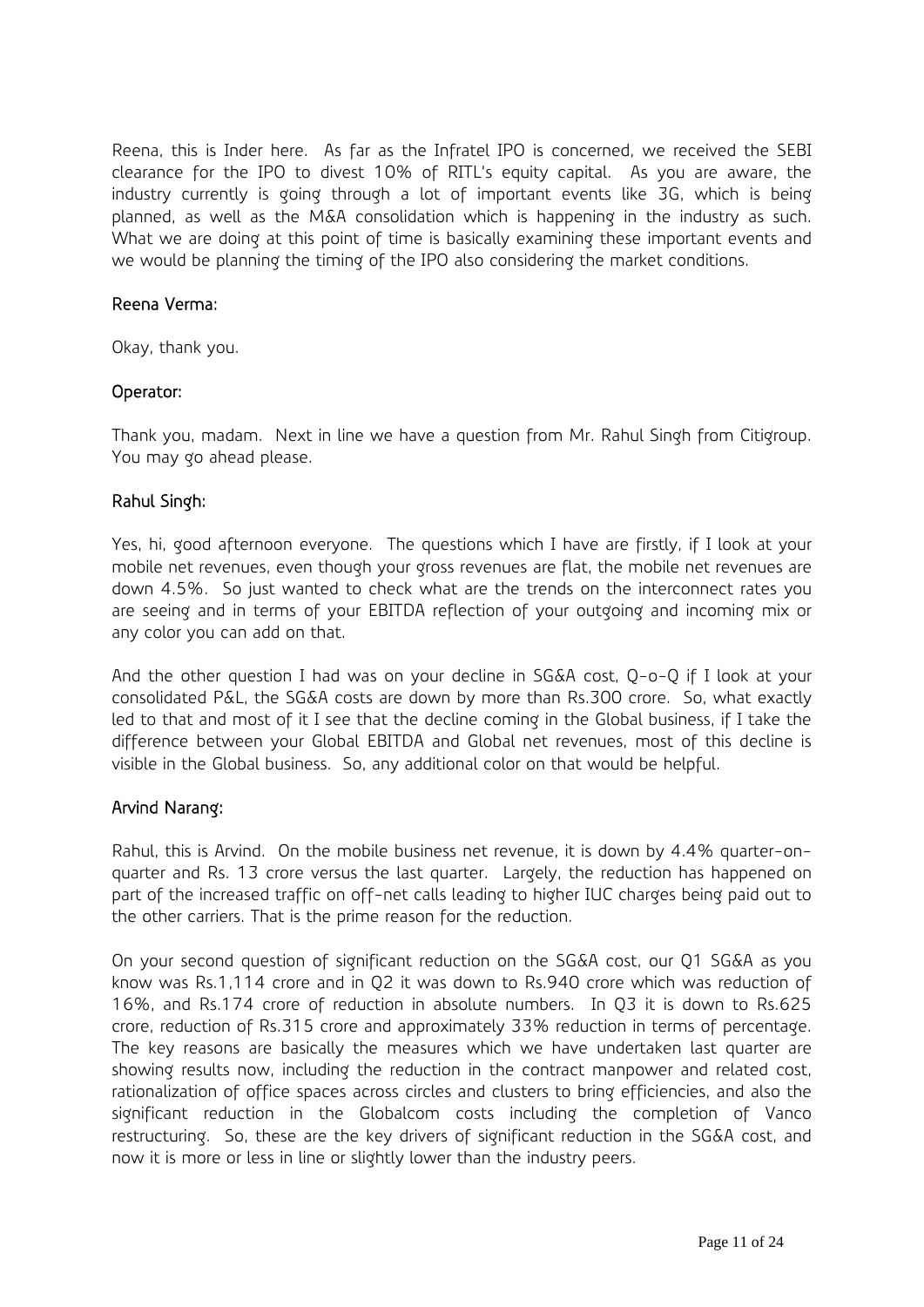# Satish Seth:

You should all recognize the fact that since we are passing through a challenging phase and the DNA of our group is to always continue to excel in all aspects of functional activities of the organization. We have continued to work on the cost aspects very aggressively while maintaining quality. This program has been undertaken for last over eight to nine months which will continue in perpetuity, and you will continue to find some positives on account of this program.

### Rahul Singh:

Okay, thanks a lot sir. Just one follow-up question on your balance sheet. The working capital is coming down quite impressively quarter after quarter, in fact this quarter also working capital is down from Rs.142 billion to Rs.125 billion, that Rs.1,700 crores reduction in just one quarter, mainly from debtors and loans and advances. Is it the part of the same kind of tightening your belts kind of exercise which is being done?

### Satish Seth:

Absolutely, it is in that same direction. We have tightened our belts very fast and very aggressively let me tell you.

### Rahul Singh:

Okay, thank you, sir. Thanks a lot.

### Operator:

Thank you sir. Next in line we have a question from Mr. G. V. Giri from IIFL Capital. You may go ahead please.

#### G. V. Giri:

Good afternoon. Sir, your minutes growth is only 5%, but your access charges have jumped 17% Q-on-Q. In your competitors, the trend was exactly the opposite. How should we interpret this?

Secondly, your international minutes have jumped 33% Q-on-Q, so I thought the rate cuts did not really pertain to that particular segment. So, why this sudden spike in traffic?

And, your capex in Broadband and Global has fallen quite a bit. What is the outlook for these businesses and particularly the capex?

### Mahesh Prasad: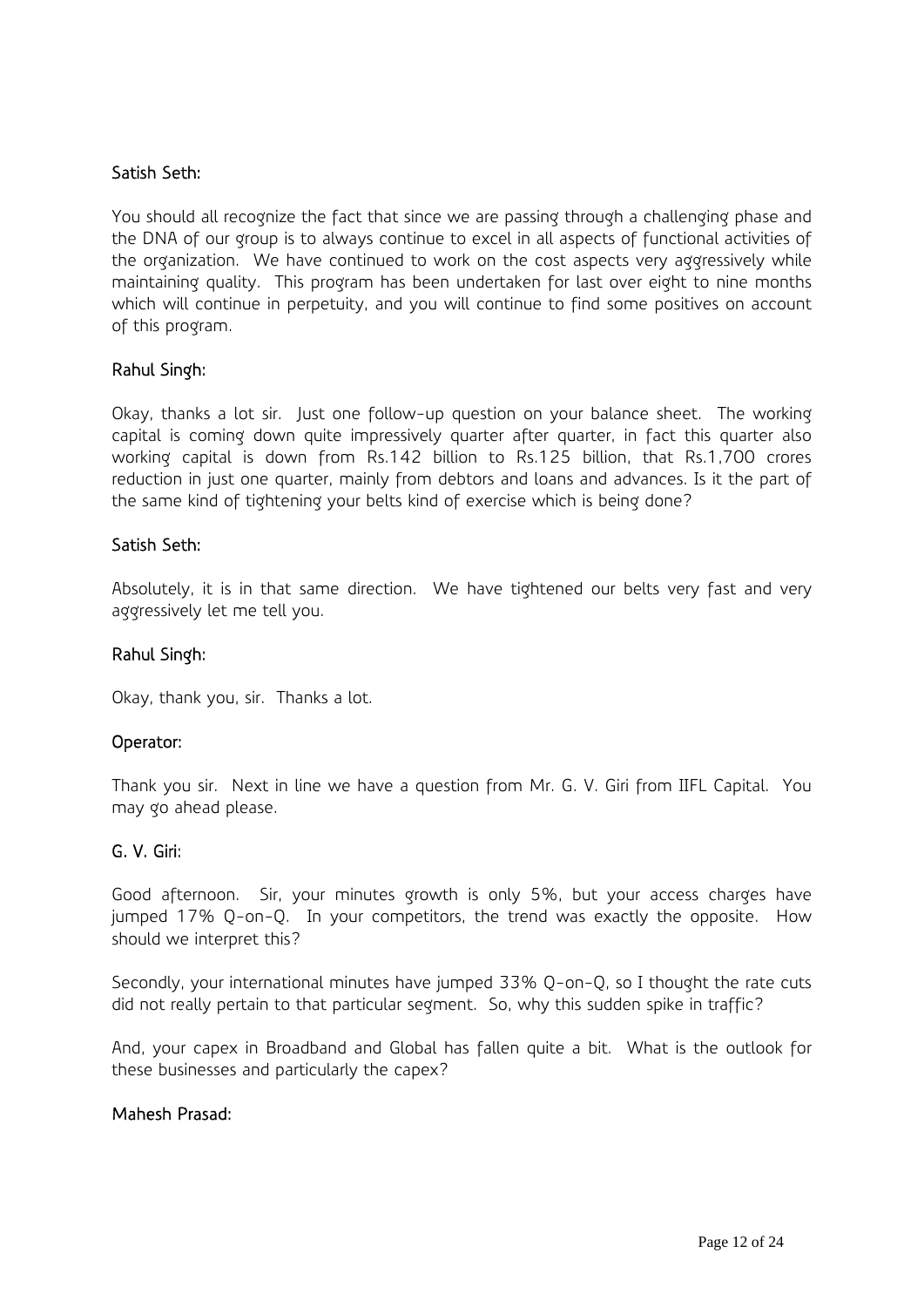Giri, this is Mahesh Prasad. On the increase in the traffic that we have seen, with the Simply Reliance plan what we did was essentially break the distance barrier that we had, local call rates as well as the long distance call rates were the same. Secondly, on-net versus off-net rates were also flattened to the same level which is the same 50 paise. We also removed all the in-roaming and out-roaming charges. Given that it really gave us a spurt in what I call the off-net traffic compared to the on-net traffic and that was reflected in the IUC that Arvind commented earlier. So, that is the reason why you would see a little bit of a different parameter from the competitors when you compare it.

# Punit Garg:

On Global capex, we have in the last one year been working on sweating the assets better, and looking at the technologic advantage from the same fiber, let us say on the sub-sea or on the backhaul network, we are making better utilization. But I think what we should look at is that on a full year basis. So we do expect that we would be making some investment in the current quarter and our guidance provided for the year would remain in line.

# George Varghese:

Coming to Enterprise Broadband, our total capex per sub can't really increase beyond a point, We made Rs.17 crore of additional capex over the previous quarter, and which is pretty good, very normal in our line of business, because we might have a big contract where we have to invest for building our network for a particular client. So, that kind of fluctuation will always happen in the Enterprise business. As always, we are in this business of connecting our big customers, so sometimes we have to invest into building networks. So, investments will continue, there might be slight fluctuations. On the going forward outlook, like Arvind said, given the total business outlook, segment wise, Arvind will just close it later.

# Satish Seth:

Let me say in the Broadband one more thing, that wherever we find the buildings of interest, those buildings are connected and accordingly the capex is optimized. Secondly, the existing capex already incurred has connected over a million buildings where we find deep opportunities to continue to exploit the network by selling in the same buildings more and more and get a larger share of market. And therefore you will find more optimized capex, but that does not lead to a conclusion that the Broadband will not have capex, it will continue to have capex to meet its requirements.

# G. V. Giri:

On my question of international minutes jumping by 33%?

# Punit Garg:

That is correct. While the margins have fallen and we have looked at what bottom line contribution we did in order to maintain that, we have aggressively increased our market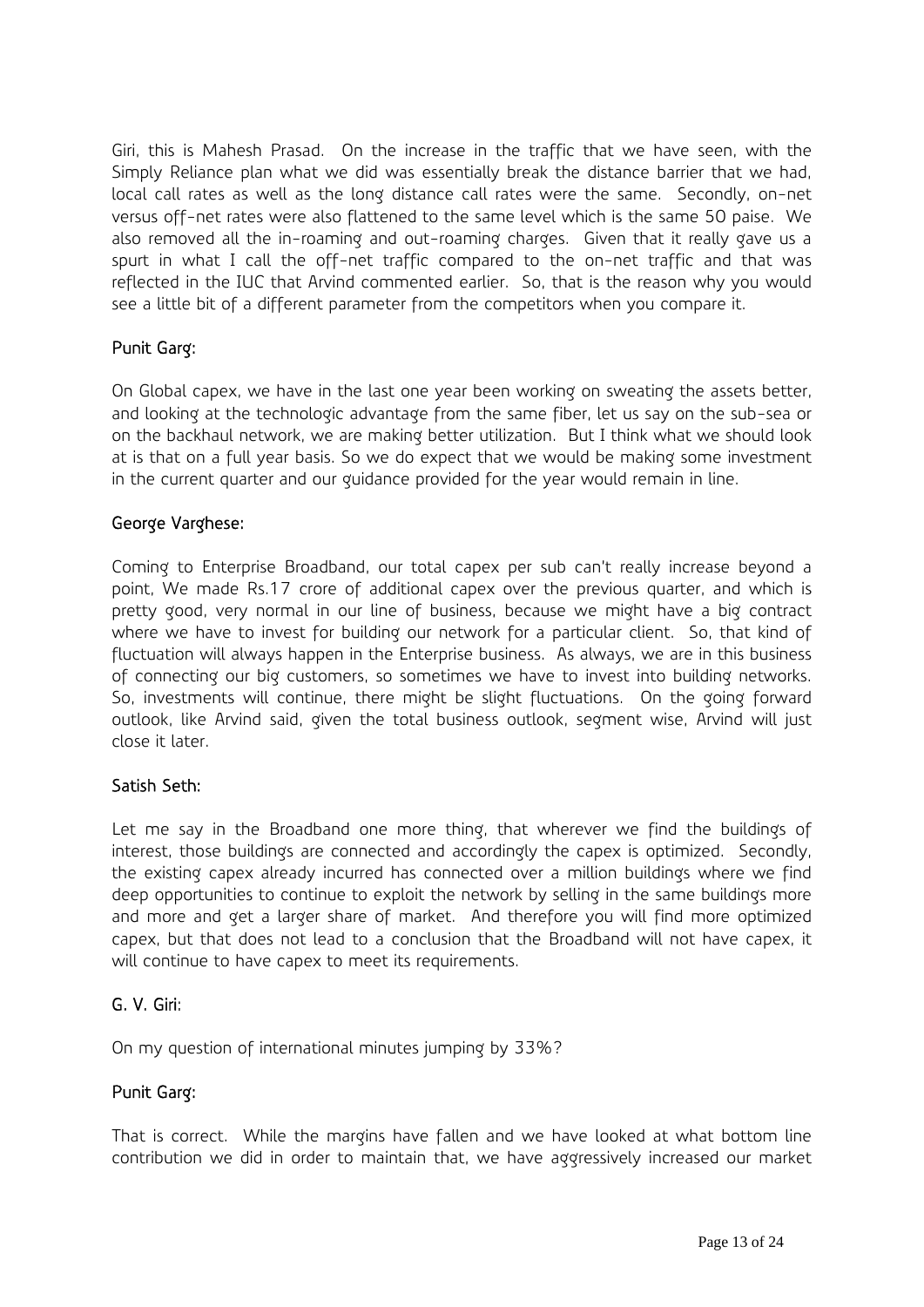share in the carrier voice minutes and we are today the largest carrier in-bound minutes provider in the country.

# G. V. Giri:

Thanks a lot.

# Operator:

Thank you sir. Next in line we have a question from Mr. Tien Doe from GIC. You may go ahead please.

# Tien Doe:

Yes, hi, good afternoon. Thanks for the call. Just a couple of questions. Just looking at your mobile business, what would you think has to change as we begin to register already a very big GSM operator, 93 million subs, continue to see margin pressure with costs going up on the network side each quarter. Any time soon we are going to see a reversal of those trends? I would expect at some point that, as the subscribers actually lead to some economies of scale, it does not seem to be at the moment. So, when would you expect that to happen?

# Syed Safawi:

Thanks for the question, this is Syed here. As you see, we have just about set up the nationwide network for GSM. It is about a year old and today we are sitting at about 75,000 to 80,000 BTSs combined between CDMA and GSM. So, we have just got scale finally and we have laid the foundation stone if you will to take off from here. With the base that we have and with the network reach that we finally established in the GSM space as well and the best of quality network that we have on CDMA, I think now the time is right for us to start leveraging that. So, going forward, you could look forward to seeing healthier trends in terms of not only customer acquisition but as well as minutes traction as well. Combined with this is the Simply Reliance plan, which is extremely customer focused and customer needs driven in its simplicity, I think the combination would be what will drive growth for us. So, we are very confident of the future here, because we have a portfolio that we can leverage very well as you can imagine.

# Mahesh Prasad:

Just to add to what Syed said, we also have the HSD network that we rolled out. Typically, as you have seen in other markets, it is a high margin market and broadband penetration as well as PC penetration in India continues to grow while we had seen somewhat of a stagnant market in the PC side of the business for the last 12 months, that has shown encouraging signs which should result in wireless broadband penetration further which will certainly help us in the EBITDA margin improvements.

# Tien Doe: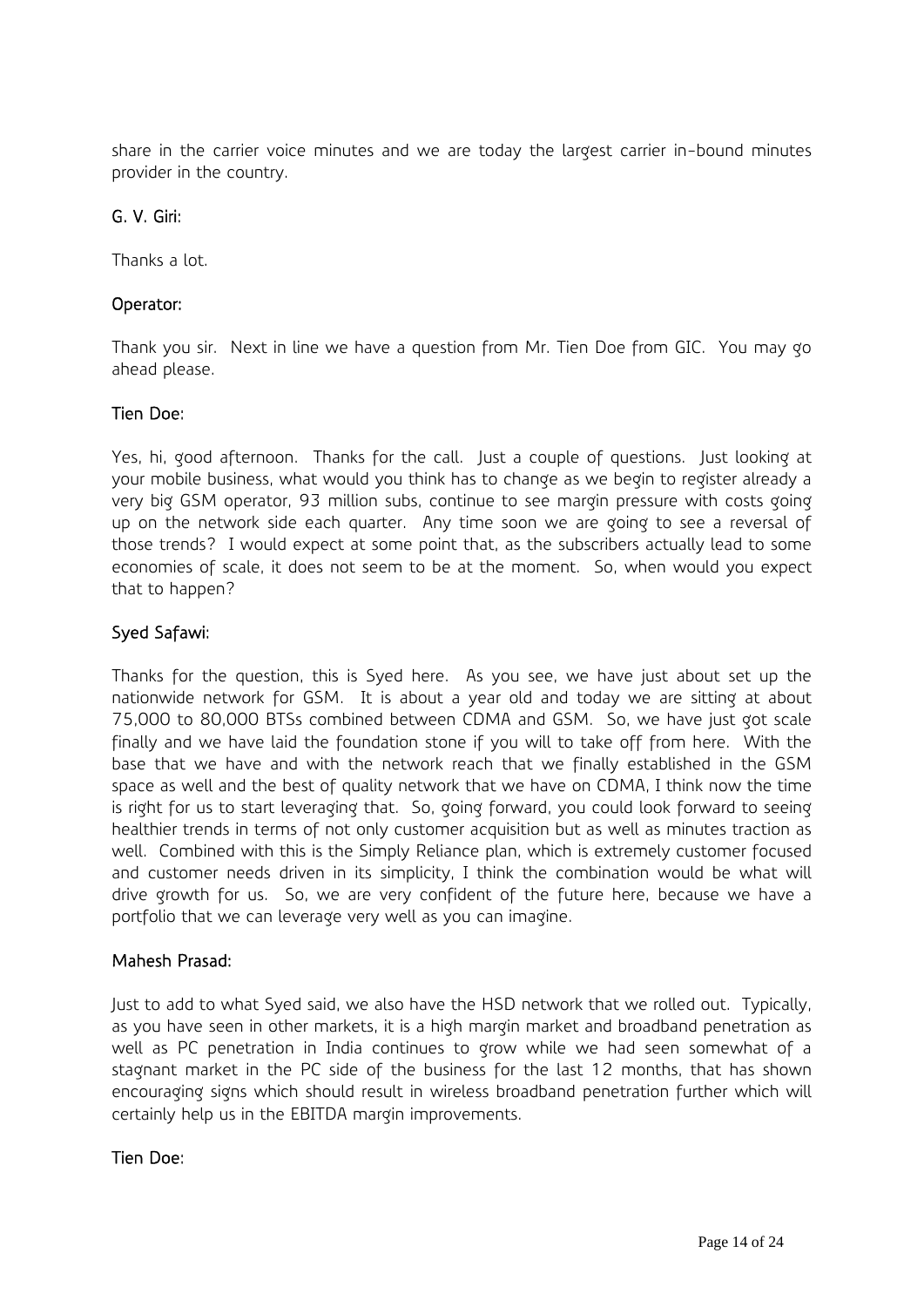And the network operation costs, do you think that actually peaked as a percentage of revenues this quarter or do you think that will continue to rise a little bit more?

#### Mahesh Prasad:

The network operating costs as you have seen, we will continue to add sites to the GSM network as well as CDMA network. So, there will be marginal increase perhaps on the network operating cost in line with the capex investment that we would make for the quarters to come. However, on a scale basis you will definitely gain given that we are continuing to add GSM customers as well as CDMA, both voice and data customers.

#### Tien Doe:

Just to be clear, that is a rise in absolute terms, but say as a percentage of revenue you would expect that to fall?

#### Mahesh Prasad:

Yes.

### Tien Doe:

Thank you, great. Thank you.

### Operator:

Thank you, sir. Next in line we have a question from Mr. Sameer from BNP. You may go ahead please.

### Sameer Naringrekar:

Yes, good afternoon. Just a couple of questions. The first one is primarily in the light of fairly low capex guidance going at around Rs.3,000 crores for FY2010-11, what we have seen from the TRAI numbers is that the urban markets are pretty much reaching 100% tele-density. So, do you think that Rs.3,000 crores capex going ahead and your 55,000 cell sites, are adequate enough for you to continue to add subscribes aggressively or do you believe that your strategy will be to only focus on the churn in the urban market?

And the second question is related to MNP, you have been highlighting that you will be gaining market share from MNP. Is there a possibility that there would be a risk to your captive CDMA subscriber base once MNP is introduced?

### Satish Seth:

First on the capex, you must take this in the context of our having won nearly 7,000 sites in the tender released by the USO Fund Administrator. Those 7,000 sites are being built on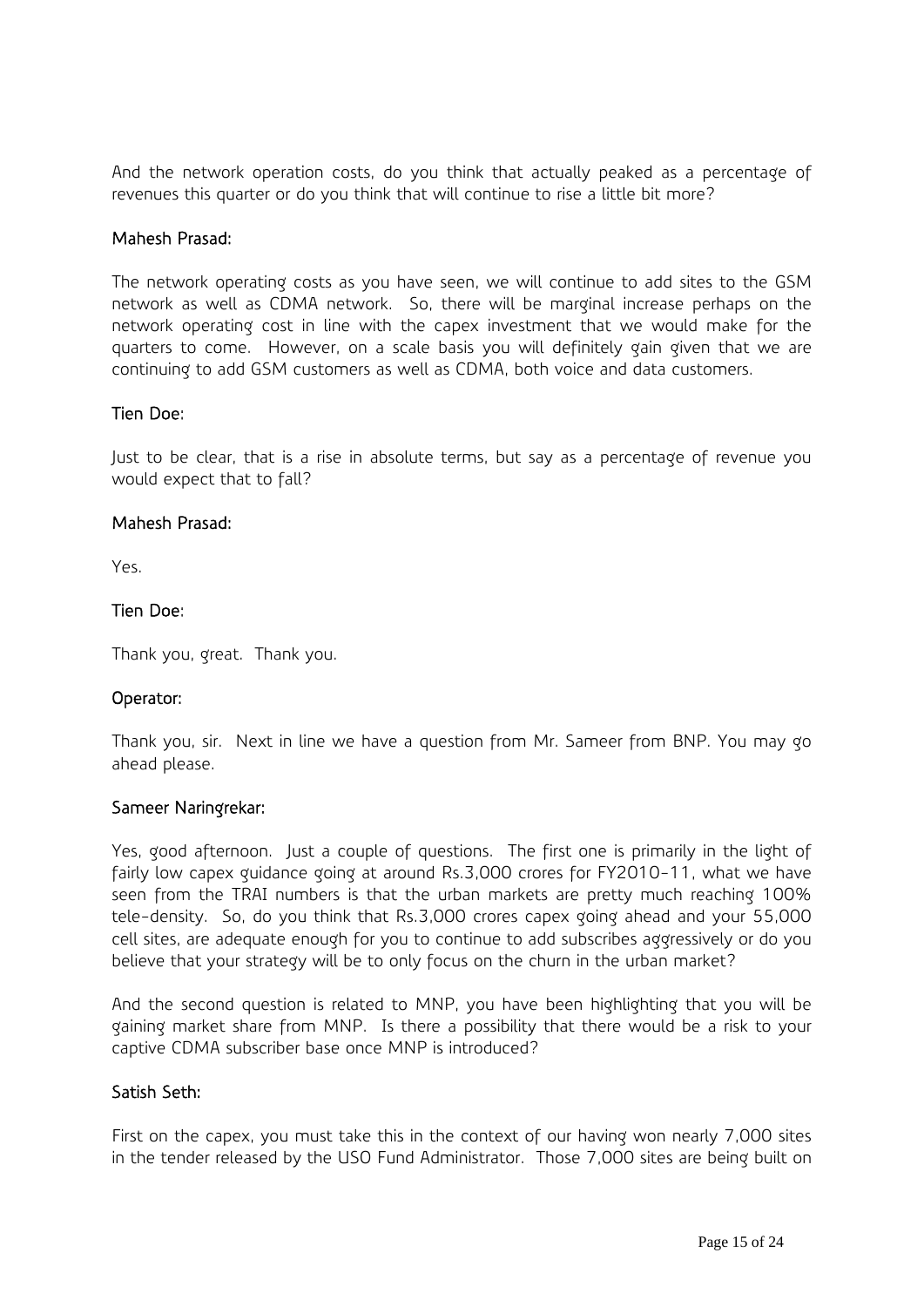the infrastructure led by BSNL or a third party wherein our capex is very low, we have to just provide the electronics and that is all. And those 7,000 sites are in the remotest places of the country and that is what takes us to the remote places in the rural areas. So, it is not that we are not going to expand in the rural areas. We are there, we will be there, and as a matter of fact we would be more deeply penetrated in the rural areas than anybody else. I think this answers your query sufficiently.

### Sameer Naringrekar:

And the question regarding MNP and the impact on the captive CDMA base please.

### Syed Safawi:

Actually, we see MNP as a clear opportunity. Being a dual technology operator, Sameer, as you can imagine we give customer enough and adequate choice. The CDMA network is by far the most superior network as you would know in the market, and network is the key driver and therefore we see churn happening to ourselves rather than the other way round, as you mentioned. And in rural, as we are expanding the GSM network, we see that is an opportunity as well for us. We clearly see that as leverage for ourselves.

### Satish Seth:

One more thing you should appreciate is that perhaps we have not been able to highlight this very well amongst all of you, that is with 1X wireless network we have made India wire free. With 1X capability anybody and everybody across India can currently meet his requirement of internet and email whether we have broadband or not, and that is the greatest advantage what we bring on table to the customers.

### Sameer Naringrekar:

Okay, thank you. Just one follow since you mentioned about 1X, is there any disclosure that you can give in terms of your Reliance Netconnect subscriber base?

### Arvind Narang:

We do not provide product-wise disclosure on subscribers.

### Sameer Naringrekar:

All right, thank you.

### Operator:

Thank you sir. Our next question comes from Mr. Hitesh Zaveri from Enam Asset Management. You may go ahead please.

### Hitesh Zaveri: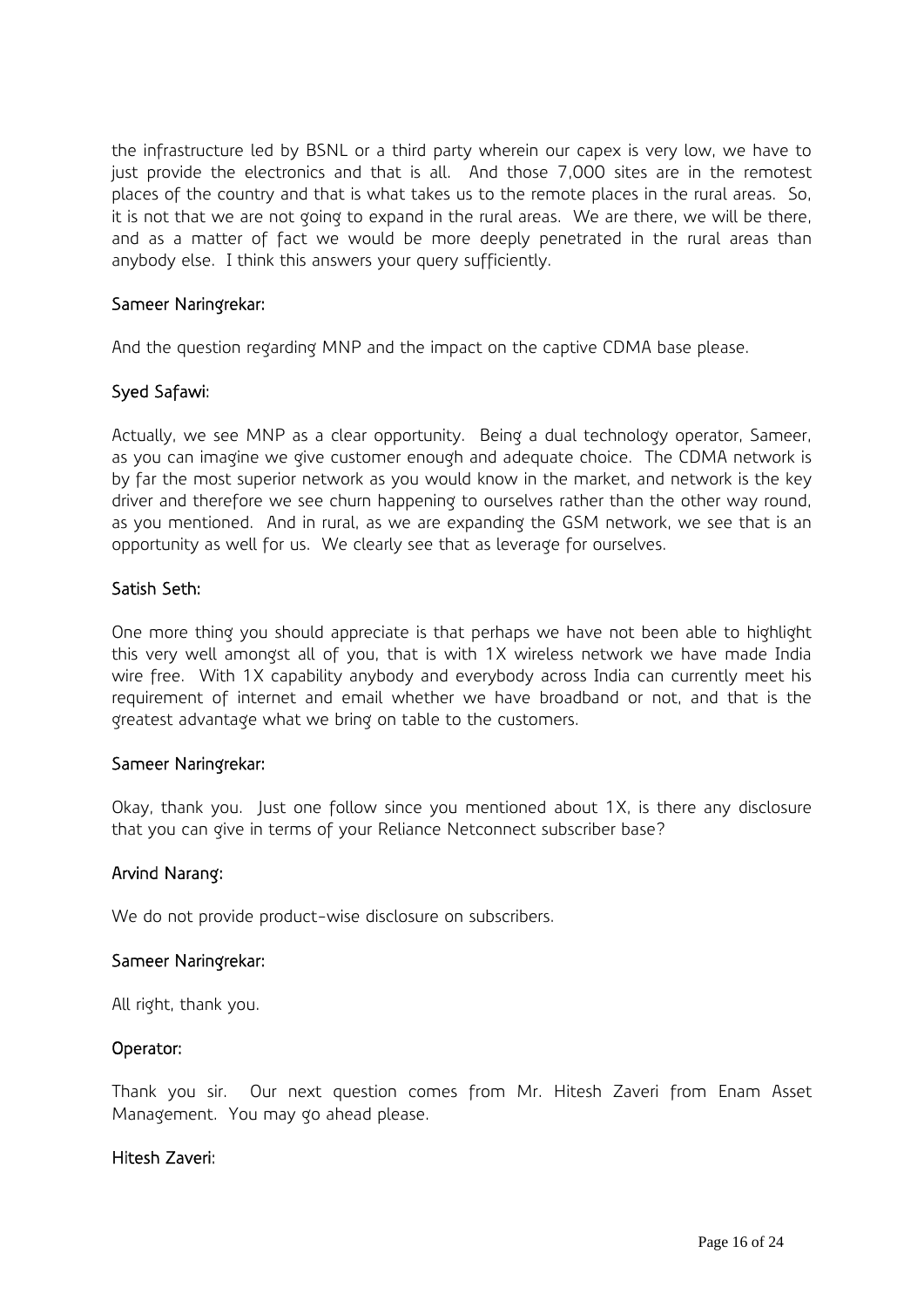Yes, hi. Thanks for taking my question. It pertains to number portability, what net result do you expect when it gets introduced?

### Syed Safawi:

There is no market research which gives exact numbers on number portability, But our internal estimates and our dialogues with the customers show that we will gain positively in terms of revenue market share which is the ultimate marked-to-market indicator.

### Hitesh Zaveri:

At the same time even other operators have similar claims and thinking about the same, I was just wondering that when the customers have been probably with you, many of them with a lower period of time, whether that will have any effect on this particular number or not?

### Syed Safawi:

I think it will depend on who has the best network, the best service, and the best availability, along with brand traction. It will be a holistic call that the customer will take and we feel we are very well positioned to benefit from number portability actually.

### Satish Seth:

To add to what Syed has just said, I think if you look at the current tariff plan of ours, the Simply Reliance, which has got three facets, that is 50 paise per minute, 1 paise per second, and Re.1 per call, that covers the gamut of all the customers and their needs and their requirements which is not available with any other operator. So, whenever MNP is implemented, the customer will also look at this aspect in addition to what Syed has said under quality, etc. So when you really look at what do I bring, I bring overall perspective to the customer and choice to select, and that is where we believe that we are well positioned in this particular program.

#### Hitesh Zaveri:

Sure. Thank you very much.

### Operator:

Thank you sir. Next in line we have a question from Mr. Rajiv Sharma from HSBC. You may go ahead please.

### Rajiv Sharma:

Yes, thank you for the opportunity. Couple of questions I have, one is what would be your population coverage on the GSM with your 50,000 base stations.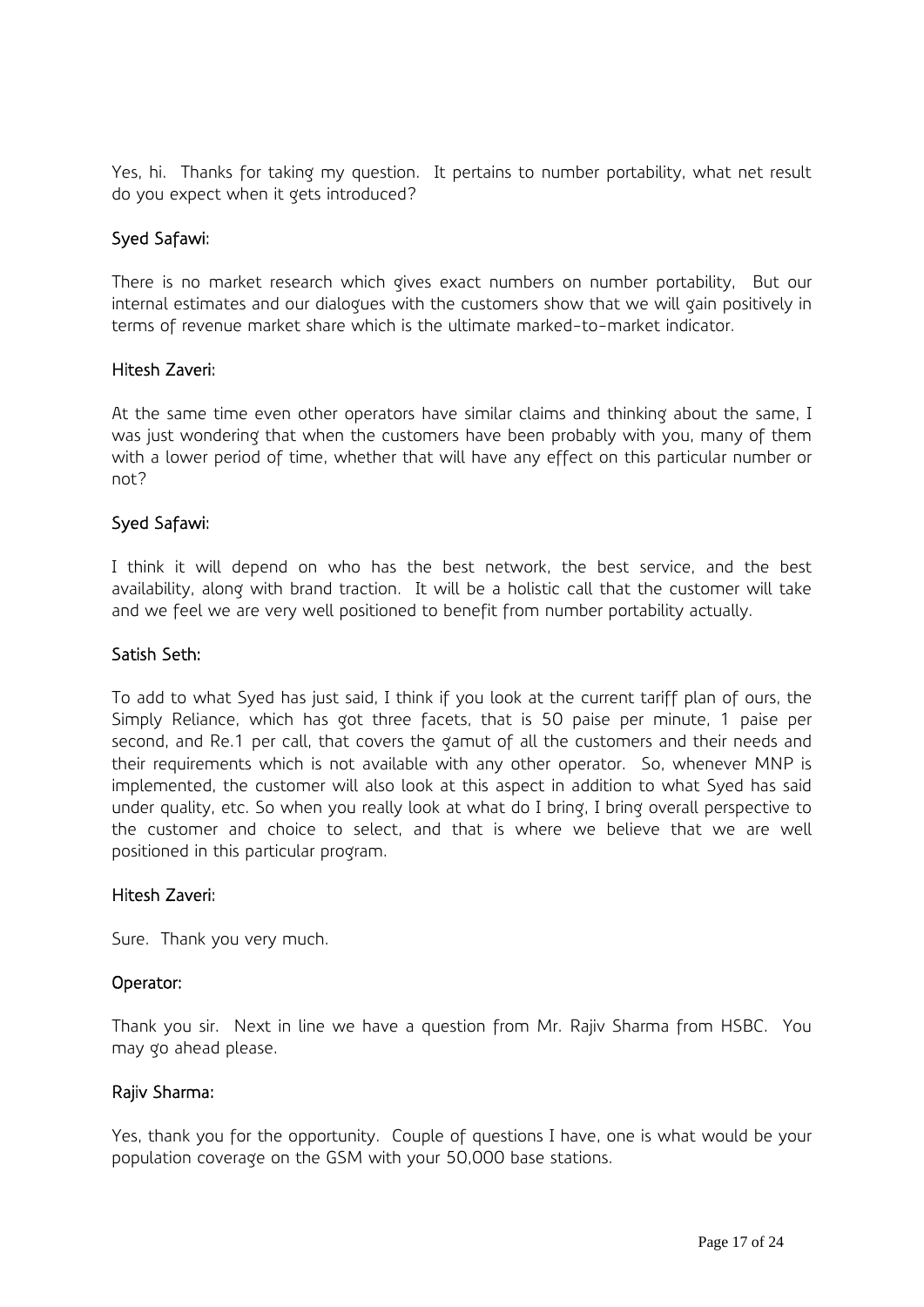My second question is what is the kind of towers which have been rented to Etisalat in this quarter and what would the number be in terms of base stations which will be rented out by the end of this quarter and what is the kind of revenues you are generating if so any from the rental revenues?

And third is some clarification on your handset revenues, where the revenue from sale of handsets been included? Is it part of the wireless revenue, is it being included in others, is there something on the proprietary handsets which you mentioned last time, is it still a part of the wireless revenue this time. Some, clarifications will help. Thank you.

### Syed Safawi:

Rajiv, this is Syed here. I will take your first question on our population penetration. It is in the range of 80 to 85% and improving by the month as we get traction and roll out the GSM network.

### Inder Bajaj:

Rajiv, on your question on tenancies, we have with respect to all our contracts including Etisalat that you just mentioned, we have just about commenced our deliveries to our tenants and that will grow as we move from quarter to quarter.

#### Arvind Narang:

Our treatment on the handsets is exactly the same what we have mentioned last time on the earnings call. So there is no change in that, it is exactly the same.

### Rajiv Sharma:

Thank you.

### Operator:

Thank you sir. Next in line we have a question from Mr. Vikas Mantri from ICICI Securities. You may go ahead please.

#### Vikas Mantri:

Sir, just an update on the Etisalat deal that we had, we had talked about around 50% margins in our tower business, just wanted a view that post roll out of Etisalat towers and execution, will our margins be lower given that we are talking about lower rentals for Etisalat?

### Inder Bajaj: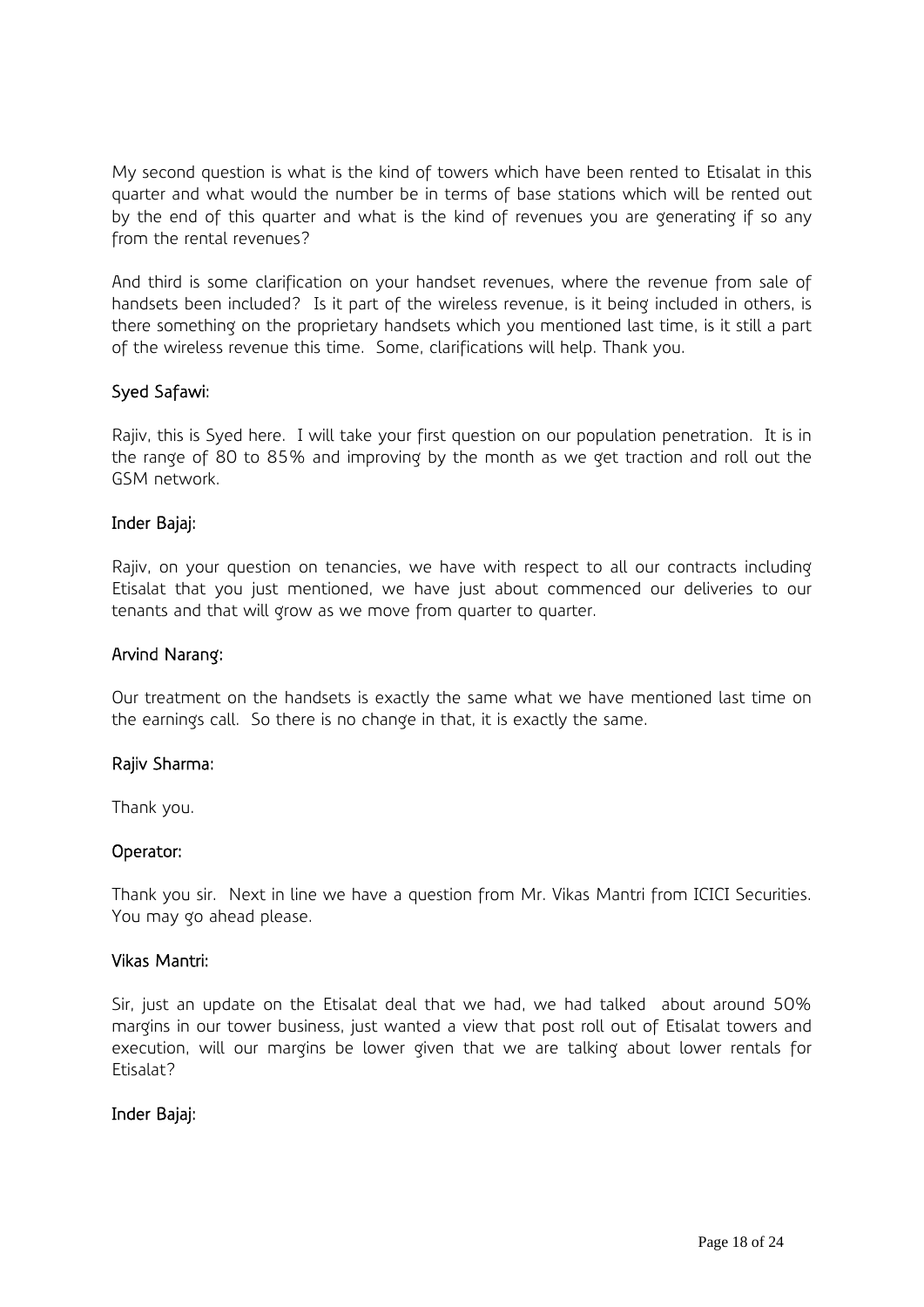Vikas, Inder here. As far as the margins in this business are concerned, there is a large pass through element which is the power and fuel, will build up as the capacity builds up as such. So, what really happens is that there are two things which play into the margins of the infrastructure industry, one is that naturally as the tenancy increases there is an improvement in margin. At the same time as the capacity of the sites increases for the tenant, it increases the power and fuel expense which is both a revenue item as well as a pass through item. As I told you, industry keeps a margin of about close to 50% and that the net impact of both these remain in that level for the infrastructure industry and that is true for us as well.

### Vikas Mantri:

Our Etisalat deal would be on similar terms as it is with Reliance Communications as of now?

### Inder Bajaj:

Etisalat and Reliance Communications, both the commercial arrangements are as per market practices, RCOM as an anchor tenant and Etisalat in terms of the market prices as such. So, the commercials are in line with the market practices fully.

### Vikas Mantri:

Okay. And what kind of a tower roll out have you seen for Etisalat until now?

### Inder Bajaj:

Well, we do not give these specific numbers, but as I mentioned previously, we have commenced deliveries to Etisalat.

#### Vikas Mantri:

Okay. Thanks sir.

### Operator:

Thank you sir. Next in line we have a question from Mr. Vinay Jaising from Morgan Stanley. You may go ahead please.

#### Vinay Jaising:

Thank you. I have three questions here. Firstly, how much would be the one time migration fee which you would have collected on account of your innovative schemes in this quarter, how much would you have assumed that.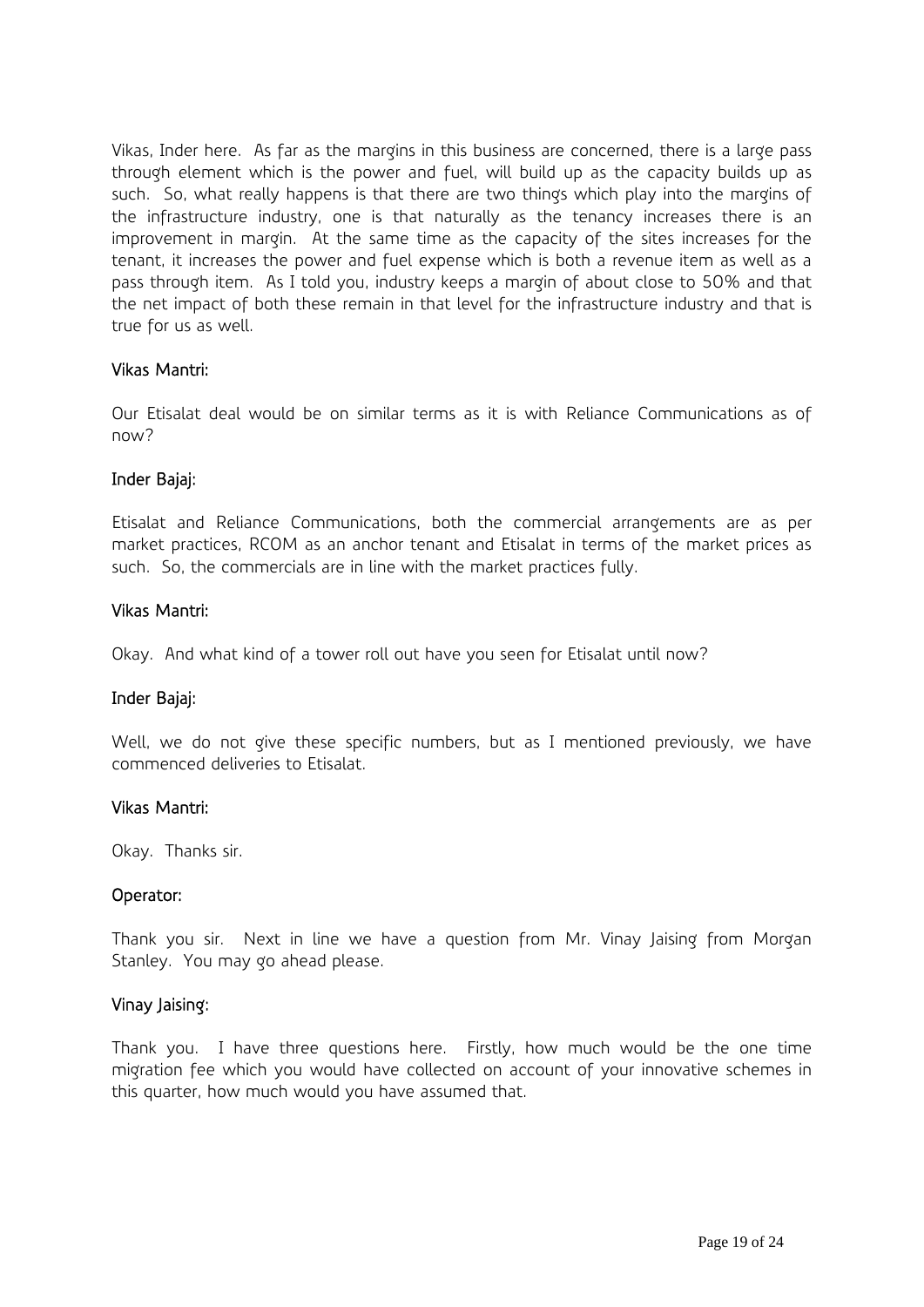Second, the dollar has been kind for the company's results this quarter, what would be the other income you would have got on the consolidated numbers, just purely for the dollar, my calculations show that much as about Rs.8 billion.

Thirdly, your standalone results show a loss though the passive infrastructure costs are the same this quarter as compared to the last quarter. What is the big difference between the standalone and the consolidated results? Thank you.

### Mahesh Prasad:

Vinay, on the first element Simply Reliance plan as we mentioned earlier has been very well accepted. However, we do not share specifics in terms of the migration and one time revenues, etc., for competitive reasons.

### Vinay Jaising:

Sir, would it be possible to tell us over how many quarters are you going to be accounting for the migration fee which you would have got?

### Mahesh Prasad:

If I tell you that, you will definitely have the answer for the first question. We do not give specifics in terms for the migration, how long it takes for the existing base to migrate, also as you can recognize the three plans are still the flagship plans and new acquisitions are also coming on the same three plans.

### Vinay Jaising:

Sure.

# Arvind Narang:

Vinay, on the dollar impact, as you know the foreign currency borrowings which we have mentioned in the quarterly report, there is a 3% appreciation of Rupee i.e. Rs.1.43 to be precise, which increases the marked-to-market gain by around Rs. 650 odd crores. Vinay Jaising:

Right sir. And the third question on the standalone losses, what is the difference there between standalone and consolidated results?

### Arvind Narang:

Standalone is Reliance Communications' new GSM circles and part of our CDMA business, and of course the consolidated includes all other businesses of Reliance Communications as well.

### Vinay Jaising: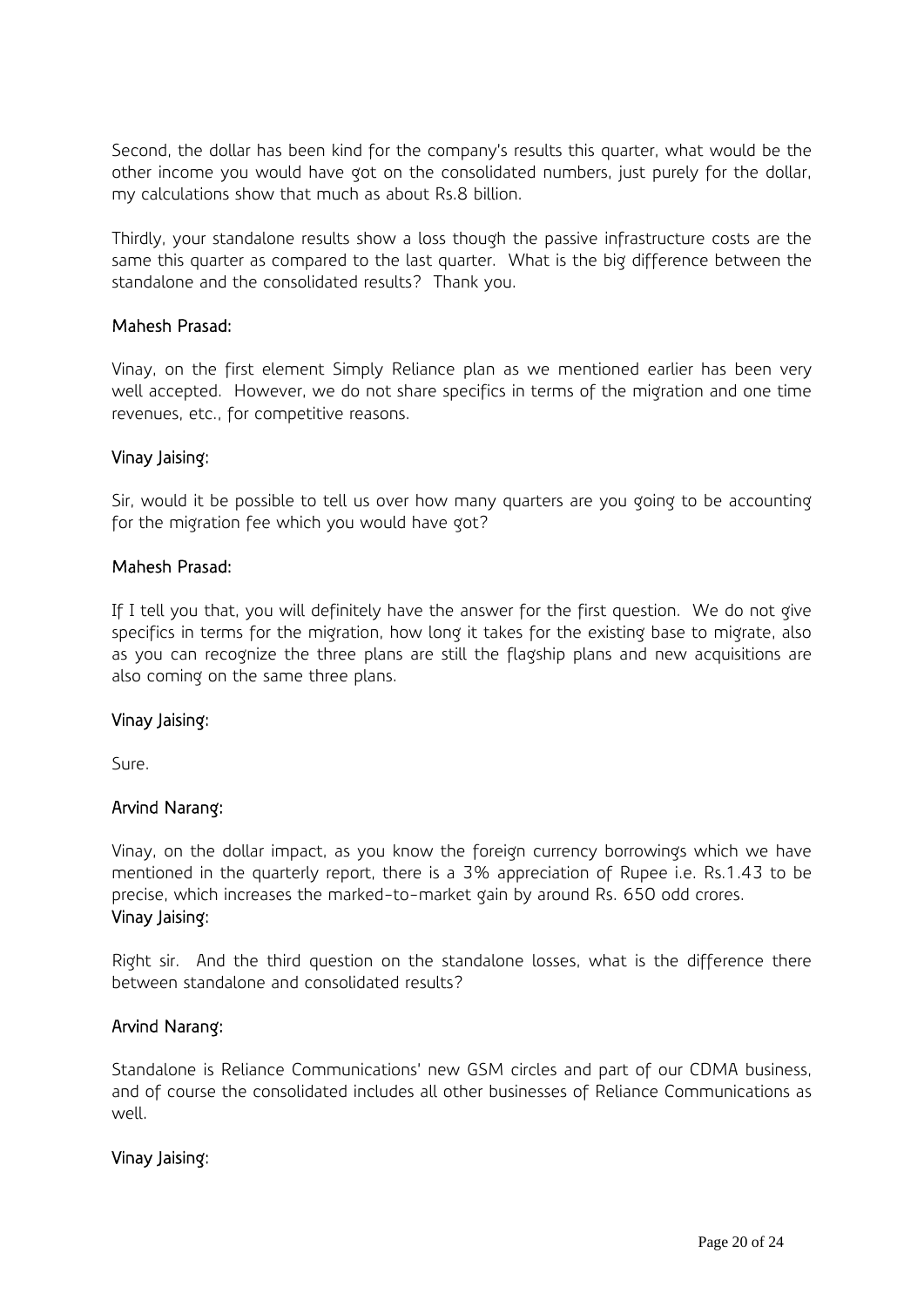Why then would there be losses in the standalone company's results as compared to a profit of I think about Rs. 3.5 billion in the previous quarter?

### Arvind Narang:

We will revert to you.

### Vinay Jaising:

Yes, sure. Thank you so much.

### Arvind Narang:

Thank you.

### Operator:

Thank you, sir. Next in line we have a question from Mr. Shobit Khare from Motilal Oswal. You may go ahead please.

### Shobit Khare:

Hi, sir, good afternoon and thanks for the opportunity. Most of my questions have been answered, but sir a couple of small questions. One is on inter-segment eliminations have increased by around 6% Q-o-Q, whereas overall there is 9% decline in non-wireless revenues. So, I mean, what is the reason for this.

And second, depreciation is up around 17% Q-o-Q. So, if you can just give some color on this.

### Arvind Narang:

The eliminations have gone up from 22.1% to around 24%, and there are two reasons. One is that there is a significant increase in the NLD traffic which has gone up driven by the wireless in the range of around 22% Q-o-Q, and also there is more on-net traffic on the long distance which has increased eliminations as part of the overall consolidation. That was one, what was your second question?

### Shobit Khare:

Depreciation increasing around 17% versus last quarter?

### Arvind Narang:

Depreciation in the first quarter was around Rs.1,114 crores and in Q2 it was Rs.714 crores, and we had provided information on the reduction in the depreciation based on the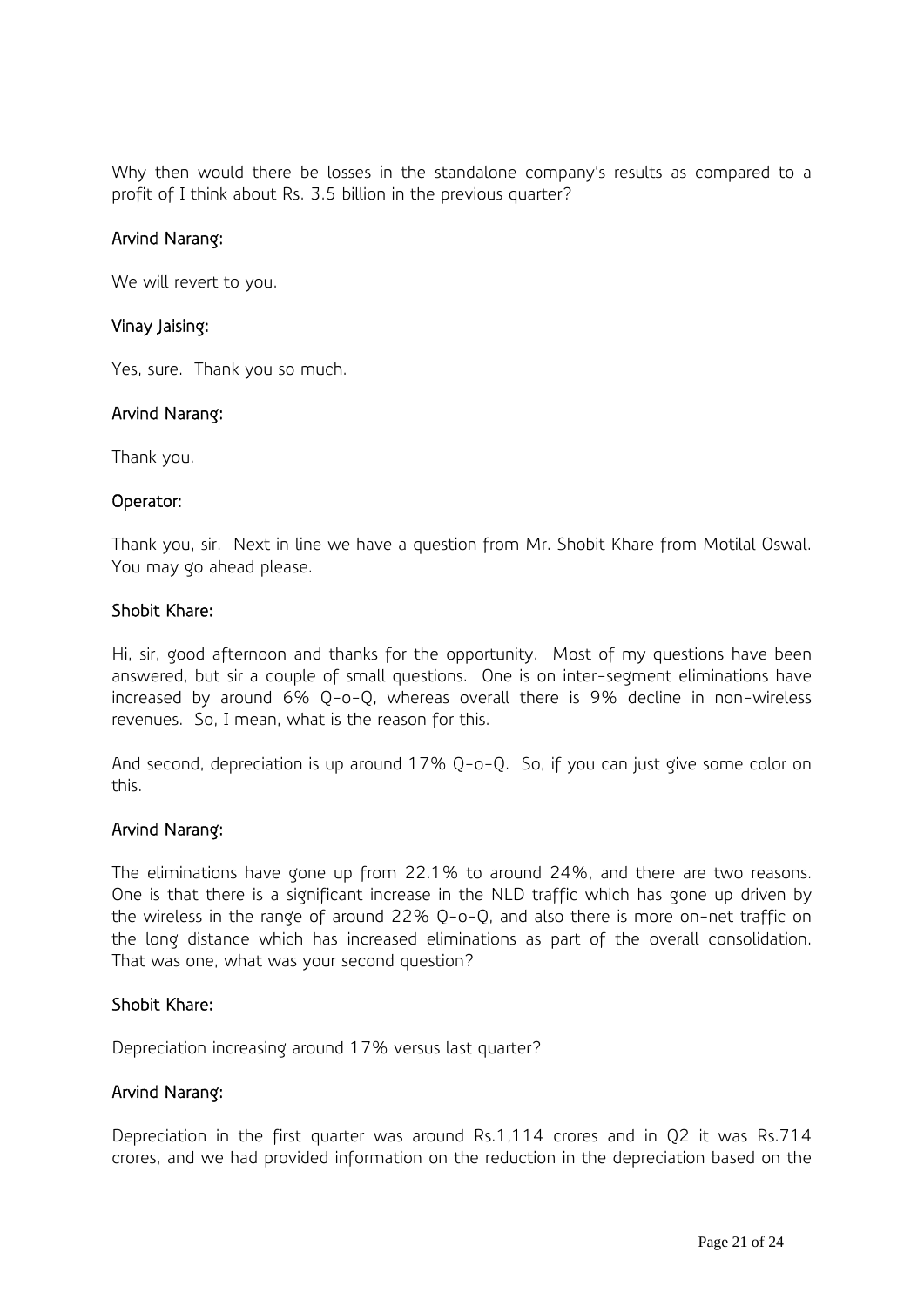revised policy of the tenure which we have taken. Q3 depreciation is largely the average and more or less it is going to remain in that range going forward.

### Shobit Khare:

Sir, in last quarter was it a two-quarter impact due to the accounting change?

### Arvind Narang:

Yes, last quarter was a two-quarter impact and then this quarter it was more specific to this quarter.

### Shobit Khare:

Sir, one last question on Etisalat deal, when do we expect to start booking revenues on this?

### Arvind Narang:

We will keep you updated, may be it will start let us say from next quarter and deliveries have just recently started as Inder mentioned in his comments.

### Shobit Khare:

Okay, sir. Thanks a lot.

### Operator:

Thank you sir. Next in line we have a follow on question from Ms. Reena Verma from Merrill Lynch. You may go ahead please.

#### Reena Verma:

Yes, thank you again for your time. Just wanted to get your thoughts on how you think the pricing environment for wireless will shape up going forward. I mean could Simply Reliance drop from 50 paise to all together new level? If not, why not?

### Syed Safawi:

Reena, this is Syed here. What we need to follow our guiding principles on pricing and tariffing and what we will do is take competitive for the top players in the market, I think that is the underlying guiding principle that we will follow, we will watch the market, as a responsible telecom player we do not think we need to react to every new tariff plan that comes out in the market but we will stay competitive because we are also after the incremental revenue market share. So, if that answers your question, but in the next two to three quarters we will stay competitive, overall, I think needless to say in the hyper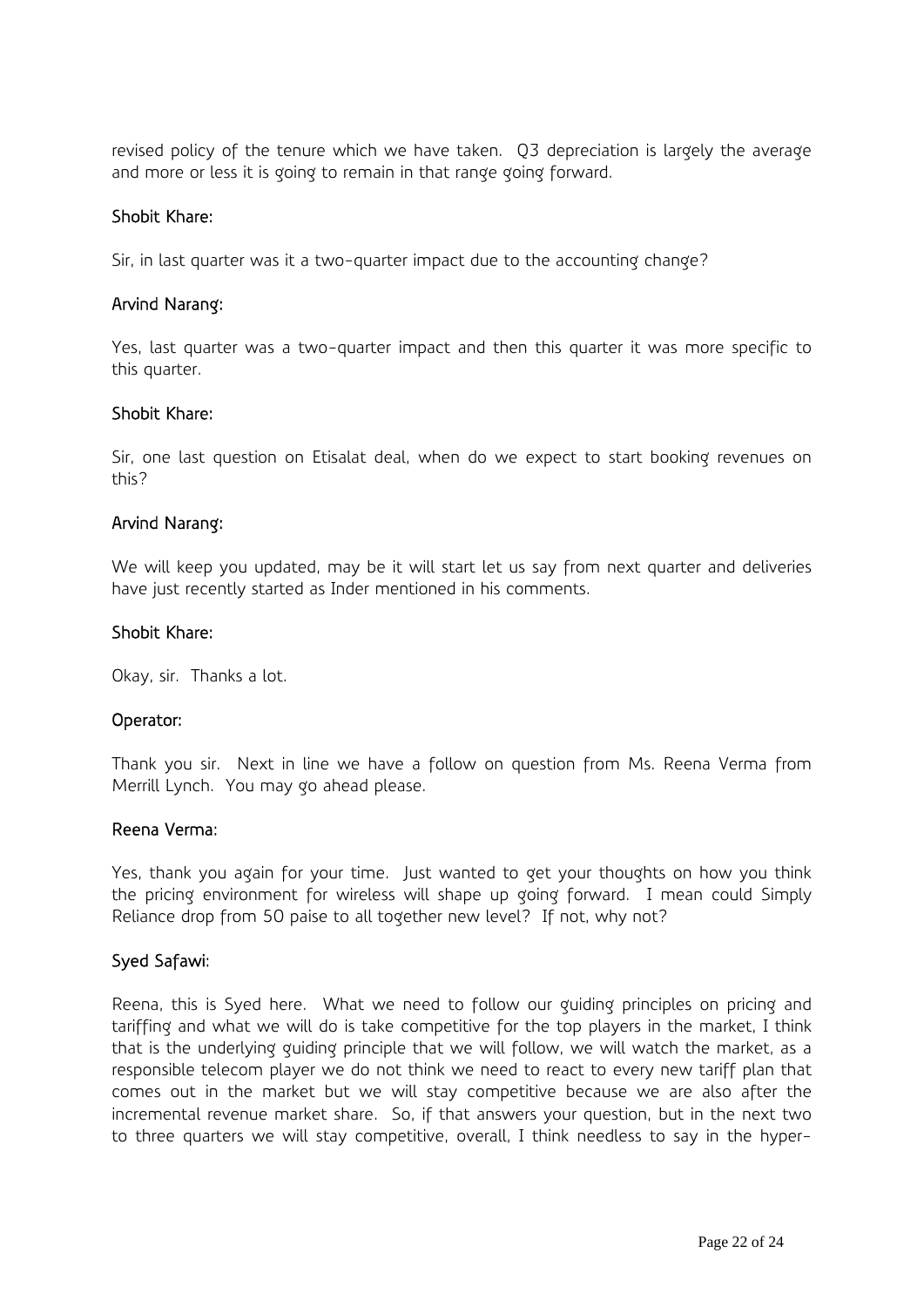competitive state that we are in, but we will stay competitive and be a fast follower in that sense.

#### Reena Verma:

Thanks for that Syed. I was just wondering whether like many of your peers you are also expecting consolidation. It does not look like a 150 basis point drop in margins where some of your peers have even posted margin improvement can actually set the context for consolidation in the near future. Would you agree?

### Syed Safawi:

I think consolidation of the industry is that is what you mean is in our estimates 12 to 18 months away. Some of the new operators will I am sure realize that this is not sustainable, either some improvement or stabilization may happen on the tariff platform or some other operators may not choose to continue with this irrational tariffing. So, yes, I think consolidation is probably a little way away right now, 12 to 18 months away.

#### Reena Verma:

All right, okay. And just a small follow-up question on SG&A. You mentioned that you had cut down on some contract manpower which led to savings. Is that the only reason for the big savings on SG&A?

#### Arvind Narang:

No, I gave four reasons for that. It includes all those four reasons including reduction in the Globalcom cost and also completion of Vanco restructuring.

#### Reena Verma:

Okay, thank you. Sorry about that.

#### Operator:

Thank you madam. We have our next follow on question from Mr. Rahul Singh from Citigroup. You may go ahead please.

#### Rahul Singh:

Yes, hi. I had two questions. Firstly, is it possible to get some indication of what is the capacity utilization in your GSM network, that is number one.

Number two, at the beginning of the call, I think Mr. Satish Seth was mentioning some revenues from the wireless data cards, etc. Is it possible to know what was the total quantum which was Rs.800 crores last quarter, what was the total quantum of revenues which were not part of the UAS license?